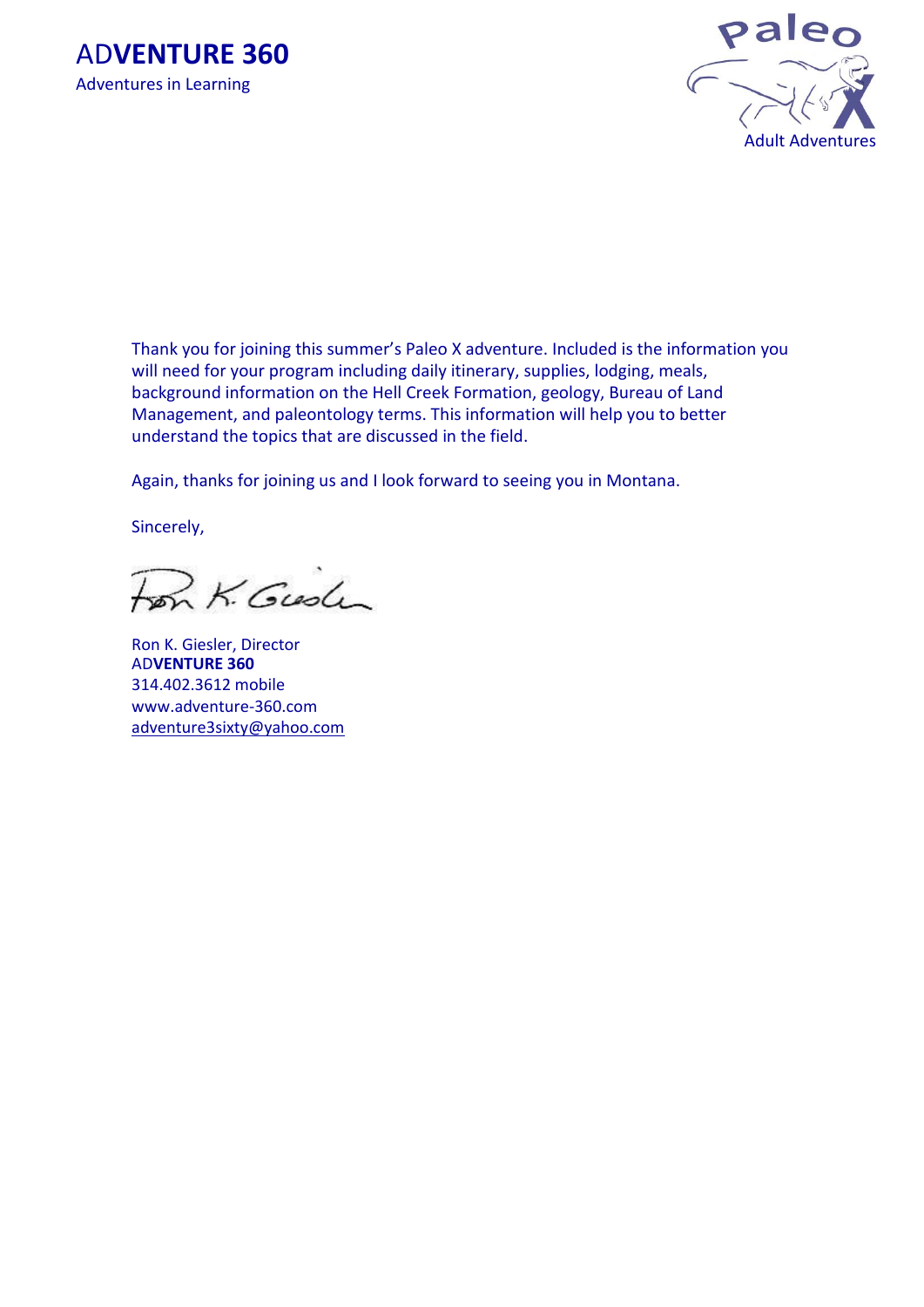



## MEET YOUR PROGRAM STAFF



Enjoying over 25 years in the informal education field, Ron has had the pleasure of leading adventurous people into the badlands of Montana since 2002. Creating unique experiences and watching the excitement when someone identifies their first fossil or has a paleontologist answer their question is the true thrill.

Ron Giesler, Program Director



 Erin Roberts, Program Assistant Erin has been part of the Paleo X program as a participant and staff since 2017. She received both her Bachelor's Degree Master's Degree in Earth Sciences from Emporia State University in Emporia Kansas. She has extensive field experience and knowledge of ceratopsians including Triceratops.



Terry Frank, Program Assistant Terry has been involved in our Paleo X program since 2016. He is currently a high school science teacher at Festus High School in Missouri.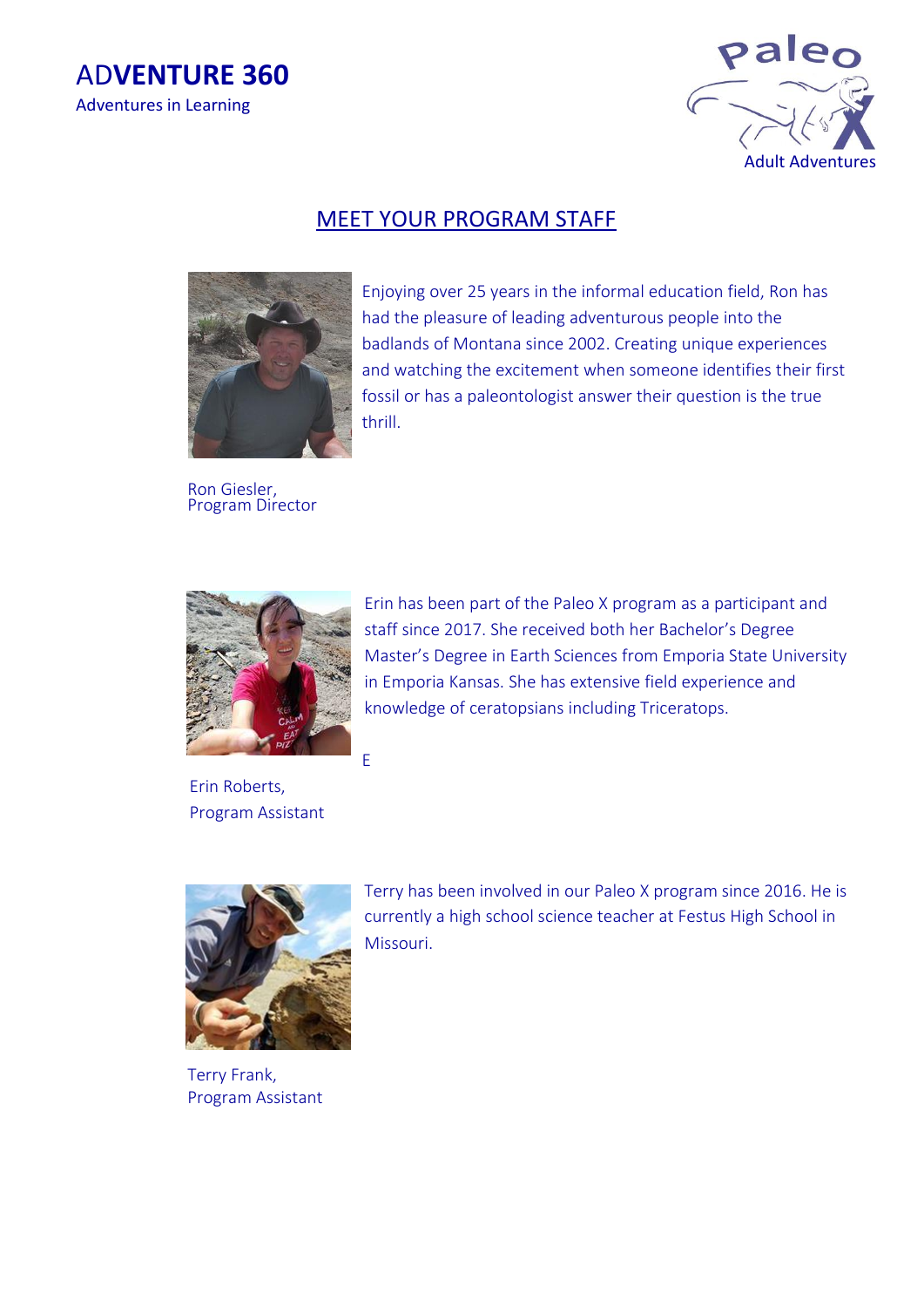

# PROGRAM SUPPLIES

CHECKLIST OF THINGS TO BRING WITH YOU

# **Clothing**

Brimmed hat - even if you never wear a hat, wear a hat.

\_\_\_ Comfortable lightweight hiking shoes or boots with good tread and that lace above the ankle for support. Be sure to break them in before arriving in Montana!

Lightweight pants and/or shorts. Zip off pants work really well

\_\_\_Lightweight long- and short-sleeved shirts

\_\_\_Light jacket, windbreaker, sweater or sweatshirt

\_\_\_Lightweight rain poncho

\_\_\_Two 28-ounce water bottles and small backpack or daypack

\*Laundry facilities are available in Jordan.

# **Personal Items**

\_\_\_ Underclothes, padded or thick socks, sleepwear/robe

\_\_\_ Sandals or tennis shoes for evening activities (these are not appropriate for use in the field)

\_\_\_ Sunglasses, alarm clock, brush, chapstick, etc.

\_\_\_ Toiletries: toothbrush and toothpaste, tissues, etc

\_\_\_ Sunscreen (SPF 30 or higher is recommended) and insect repellent

Prescription medications, over-the-counter medications you commonly use (aspirin, Advil, EpiPen if needed, cold and allergy medications, antibiotic cream, etc)

# **Field Tools**

Commonly used field tools **IF** you would like to bring your own.

\_\_\_Rock or brick hammer

\_\_\_Screwdriver or garden tool

\_\_\_Old toothbrush

\_\_\_Notebook or journal and pencil

\_\_\_Small ruler for scale

\_\_\_GPS, 2-way radio with subchannels

\_\_\_Light gardening or leather gloves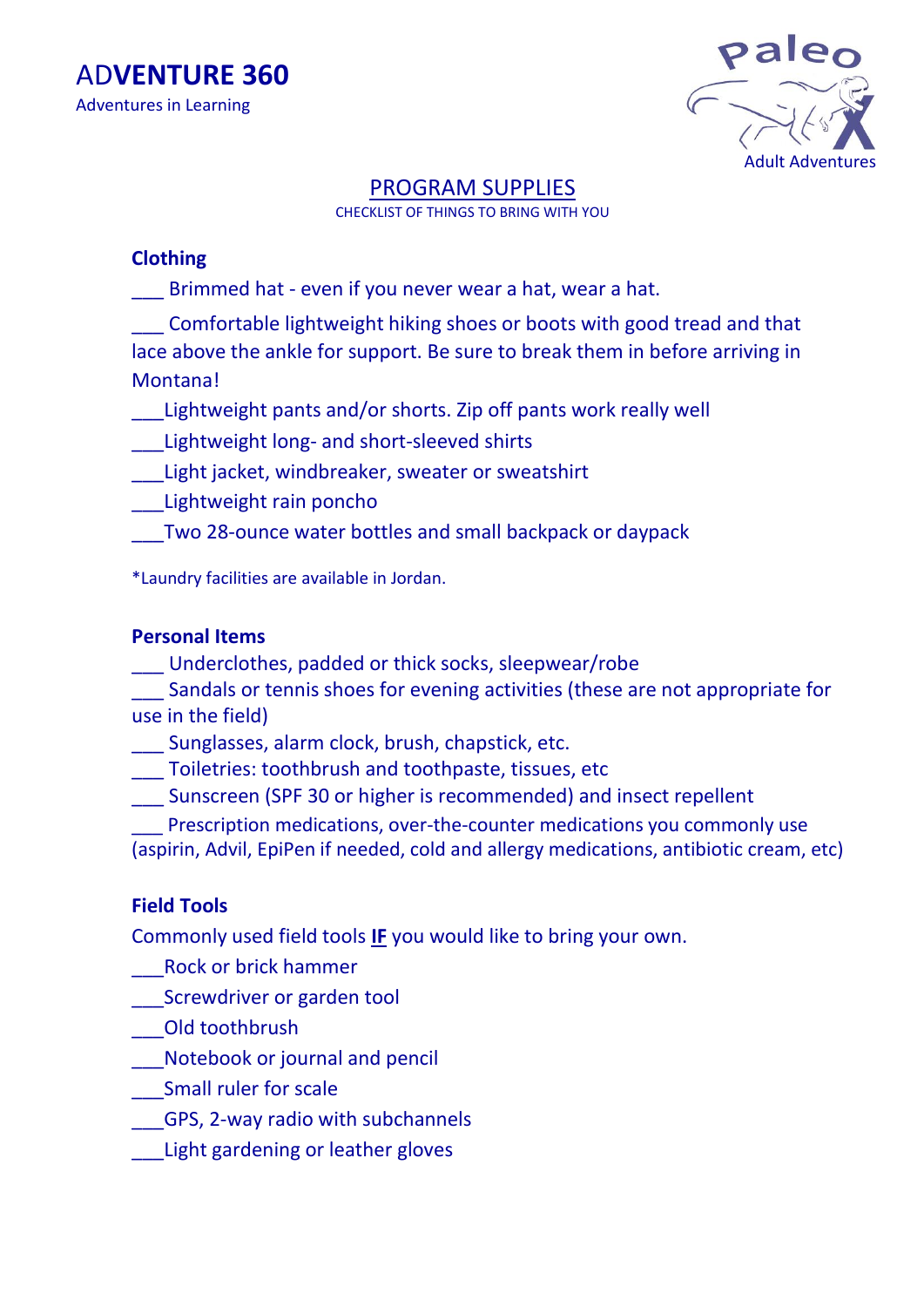



# **Optional Items**

\_\_\_Camera, binoculars

- \_\_\_Walking stick
- \_\_\_Small first aid kit
- **Books or other reading material**

## AD**VENTURE 360** will provide

- o Permits
- o Maps
- o Complete first aid supplies
- o All survey and excavation supplies
- o Any additional materials needed

\*Note: The more things you bring the more things that could be lost in the badlands.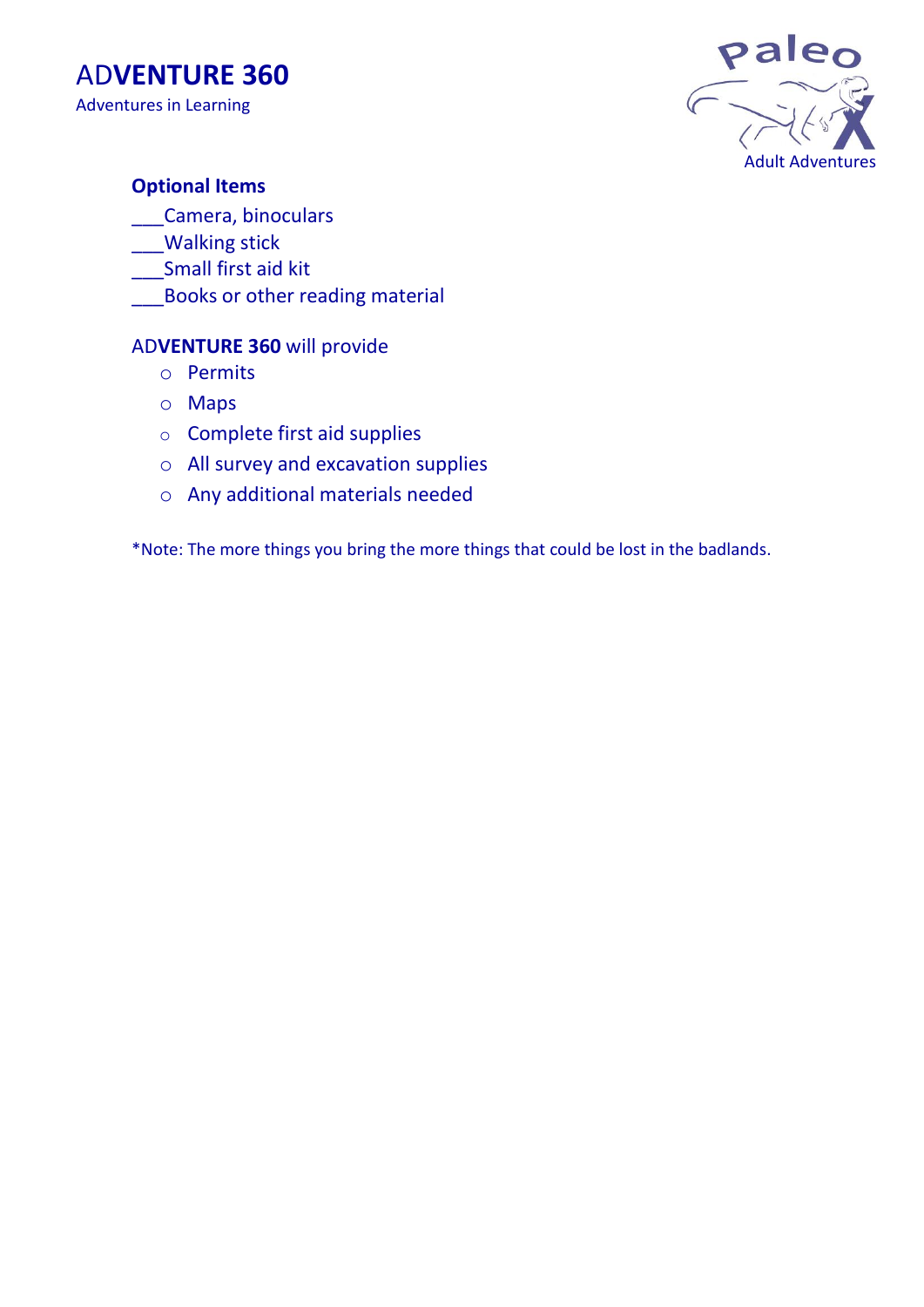

# DAILY ITINERARY

#### **Day 1 – Arrive in Jordan MT**

Group arrives in Jordan, Montana. Meet at Summit Corral for group dinner at 7:00 pm. Staff introductions, orientation and weekly overview. Included Meals: D

#### **Day 2 – Jordan MT-Field Sites**

Breakfast buffet at the Garfield Motel. Meet on veranda to pack lunch and overview of the day's activities. Transport to field site. Orientation on field safety, tool usage and beginning fossil collection protocols. Morning GPS orientation, stratigraphy, fossil identification and prospecting around excavation sites. Sack lunch in the field. Work on excavation site or continue prospecting. Dinner in town and evening presentation **"Paleo X Fossil Collection Techniques"**. Included meals: B, L

#### **Day 3 – Jordan MT-Field Sites**

Breakfast buffet at the Garfield Motel. Meet on veranda to pack lunch and overview of the day's activities. Transport to field sites. Sack lunch in the field. Option to excavate or continue to surface survey local sections in the badlands. Return to town for dinner and evening presentation **"Deposition Types in the Hell Creek and the Fossils They Produce"** Included meals: B, L

#### **Day 4 – Jordan MT-Field Sites**

Breakfast buffet at the Garfield Motel. Meet on veranda to pack lunch and overview of the day's activities. Transport to field excavation and survey sites. Map and compass use, fossil excavation and surface surveying. Sack lunch in the field. Continue fossil excavation and surface surveying permitted sections in the badlands. Return to town for dinner and evening presentation **"Types of Fossils"**. Included meals: B, L

#### **Day 5 – Jordan MT-Field Sites**

Breakfast buffet at the Garfield Motel. Meet on veranda to pack lunch and overview of the day's activities. Return to field sites for site stratigraphy, fossil excavation and prospecting. Sack lunch in the field. Continue fossil excavation and surface surveying permitted sections in the badlands. Return to town for dinner and evening activity: **"Jurassic Park"**. Included meals: B, L

#### **Day 6 – Jordan MT-Field Sites**

Breakfast buffet at the Garfield. Meet on veranda to pack lunch and overview of the day's activities. Travel to field sites for fossil excavation and surface surveying permitted sections. Sack lunch in the field. Continue fossil excavation and surface surveying in the badlands. Return to town for group dinner and concluding activities. Included meals: B, L, D

#### **Day 7 – Jordan MT-Billings MT**

Breakfast buffet at the Garfield Motel. Program ends. Transport to Billings Logan International Airport for those with return flights. Included meals: B

\*Each morning plan to meet at the AD**VENTURE 360** vehicles promptly at 8 a.m. for updates on daily schedule and travel to field sites.

- \*In the event of rain, we will visit local museums to continue our exploration of paleontology.
- \*Presentation topics subject to change based on recent finds and expert availability.

\*People will have the choice to either prospect or work on excavations.

\*Meals: B=Breakfast, L=Lunch, D=Dinner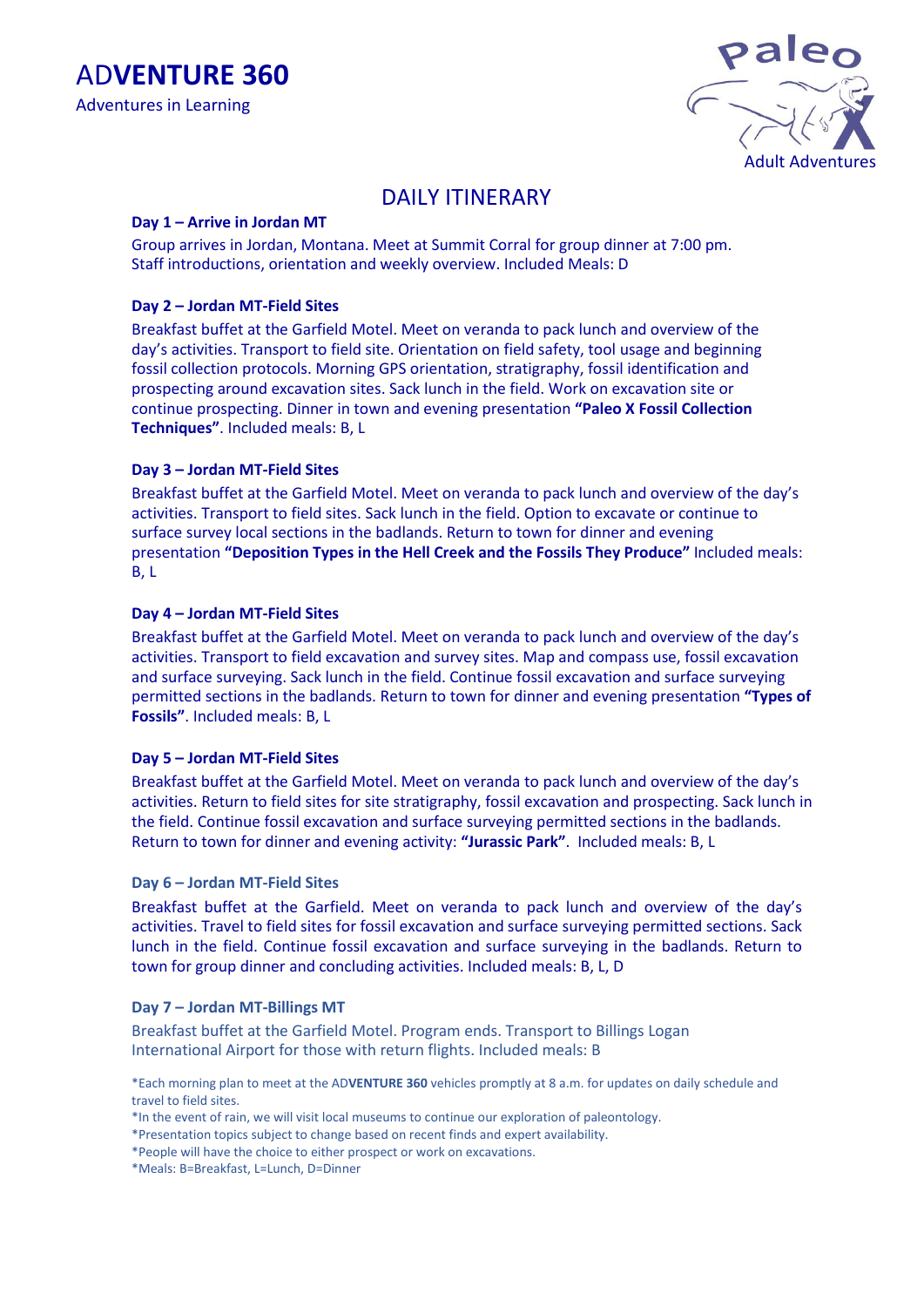



## If you are arriving at the Logan International Airport in Billings

Meet our staff at the **Baggage Claim** section of the airport at the bottom of the escalators, across from the restrooms. Plan your flights to arrive before 1:00 pm on the day of your arrival. Staff will arrive between 12:30 and 1:00 pm to greet you. We will then proceed to the airport restaurant for lunch (not included in the fees).

At the end of the week, return transportation will be provided to the airport. Please plan for all return flights to leave after 1:00 p.m. on your departure day. All transportation after arriving at the airport is the responsibility of the individual.

### If you are arriving in Jordan, MT

Please plan to arrive at the **Garfield Motel** before 5:00 p.m. Your room will be ready for you to check in upon your arrival. The first group activity will be dinner at the Summit Corral at 7:00 pm.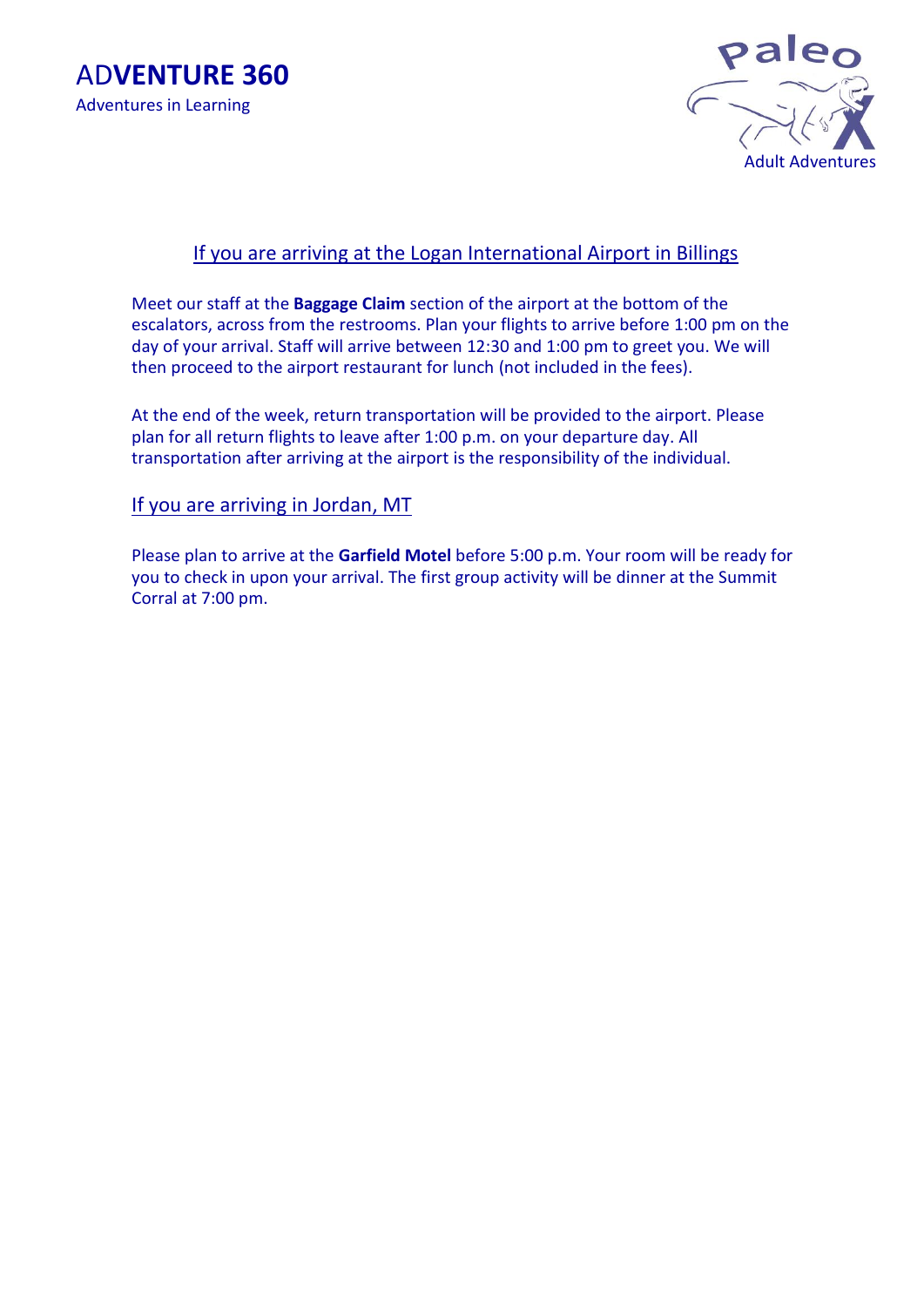



# CONTACT INFORMATION

During the week, you will be staying at the:

Garfield Motel 361 Main St. Jordan, MT 59337 406.557.6215 314.402.3612

Staff will be staying in rooms 18 and 19. Please call 314.402.3612, email or contact the Garfield Motel if someone needs to talk to staff.

For emergencies contact the Garfield County Sheriff's Department: 406.557.2540

Cell phones are not reliable depending on your service provider (Verizon seems to work best). The motel does have wi-fi that supports internet-based communication.

Credit cards are accepted at both restaurants and the grocery store in town. However, there are some stores that accept cash only. There are ATM machines located in the restaurants and grocery store.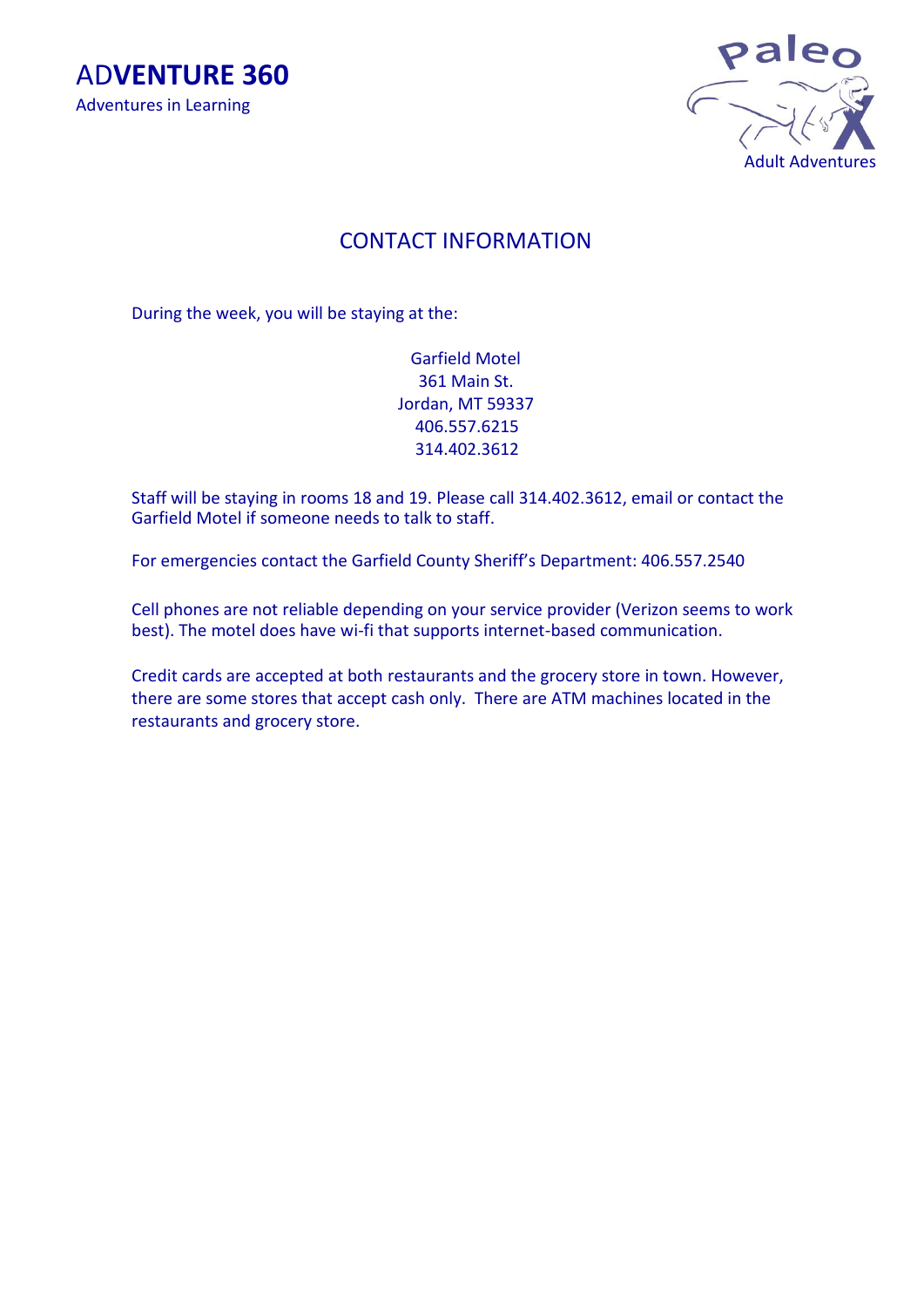AD**VENTURE 360** Adventures in Learning



## MEALS

#### **Breakfast**

A continental-style breakfast will be provided daily. Breakfast will be on the veranda of the Garfield Motel from 7:00-8:00 a.m. Examples of buffet items include:

Drinks: Coffee, water, juice, milk Buffet: English muffins or bagels, scrambled eggs with ham, bacon or sausage, toast, yogurt, hot and cold cereal, fruit, etc.

#### **Lunch**

Lunches will be made daily from 7:30-8:00 a.m. Daily lunch will be picnic-style in the field at prospecting and excavation locations. Examples of food items include:

| Meats:          | Sliced lunchmeats (ham, turkey)   |
|-----------------|-----------------------------------|
| Optional:       | Peanut butter and jelly           |
| Condiments:     | Mayonnaise, mustard, ketchup      |
| <b>Cheeses:</b> | American and/or cheddar           |
| <b>Breads:</b>  | White, wheat                      |
| Chips:          | Plain, sour cream and onion, etc. |
| Dessert:        | Cookies, granola bars, etc.       |
| Fruit:          | Apples, oranges, bananas, etc.    |
| Drinks:         | Water or your own drink           |

#### **Dinner** (optional)

The first and last evening dinners are group dinners included in the fees. Other evening dinners are on your own. There are several small restaurants and a grocery store in Jordan. A barbecue grill, air fryer, pizza cooker, microwave and kitchen utensils are also available for dinner options.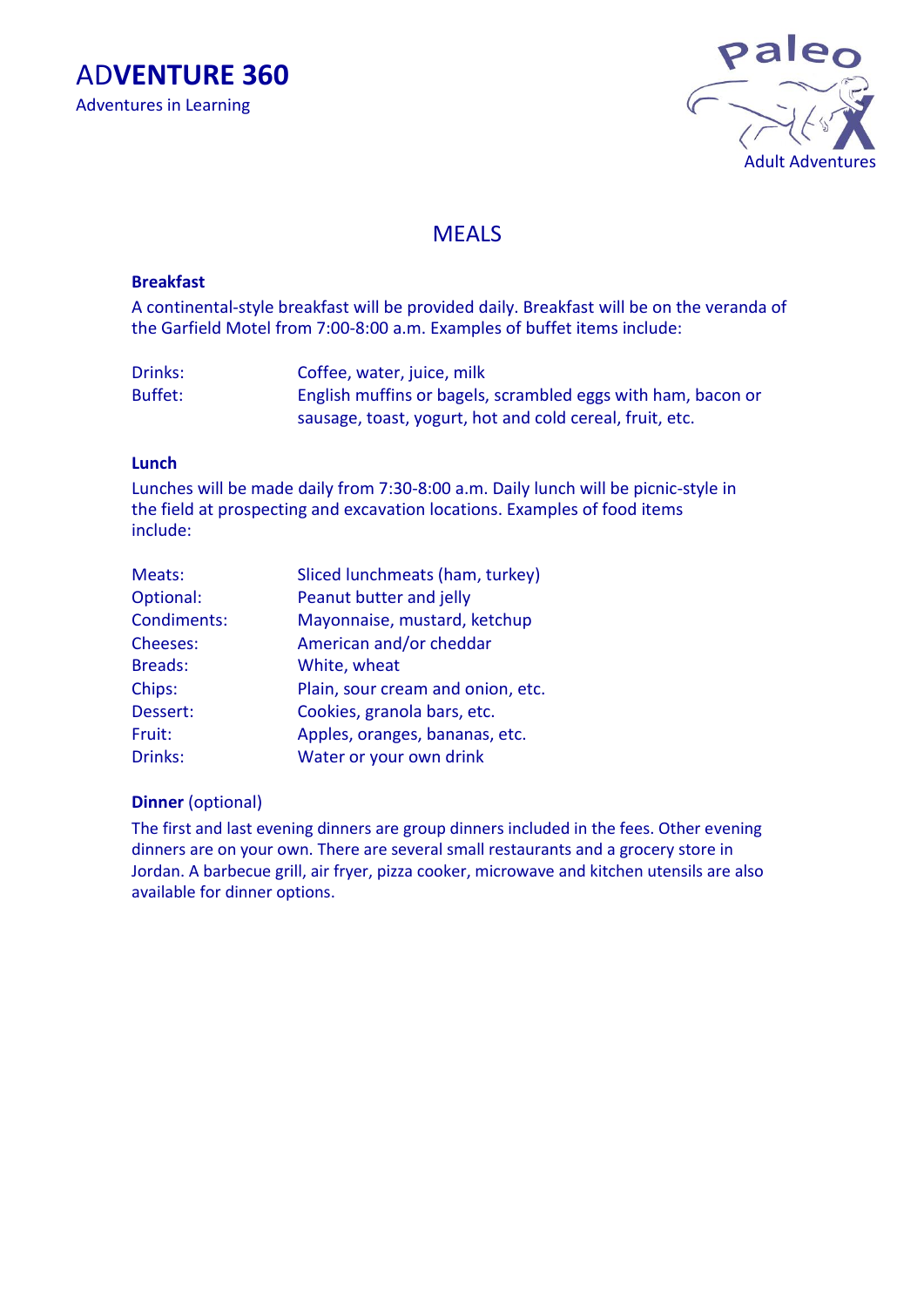AD**VENTURE 360** Adventures in Learning



# LOCAL CONDITIONS

Averages for the month of June

| Average High                 | $81^{\circ}$ F | Record High | 111o F                     |
|------------------------------|----------------|-------------|----------------------------|
| Average Low                  | 490 F          | Record Low  | 290 F                      |
| <b>Average Precipitation</b> | 2.4''          | Elevation   | $^{\sim}$ 2700 $^{\prime}$ |

Although the average temperatures are not that high, we can experience days when the temperatures reach the low 100s. Also, this is a high intensity, dry heat. Please be prepared.

Visit this link for local weather conditions and forecasts: http://www.accuweather.com/en/us/jordan-mt/59337/weather-forecast/334204

Visit these links for further information about Jordan and Garfield County Montana: <http://www.visitmt.com/places-to-go/cities-and-towns/jordan.html> http://www.garfieldcounty.com/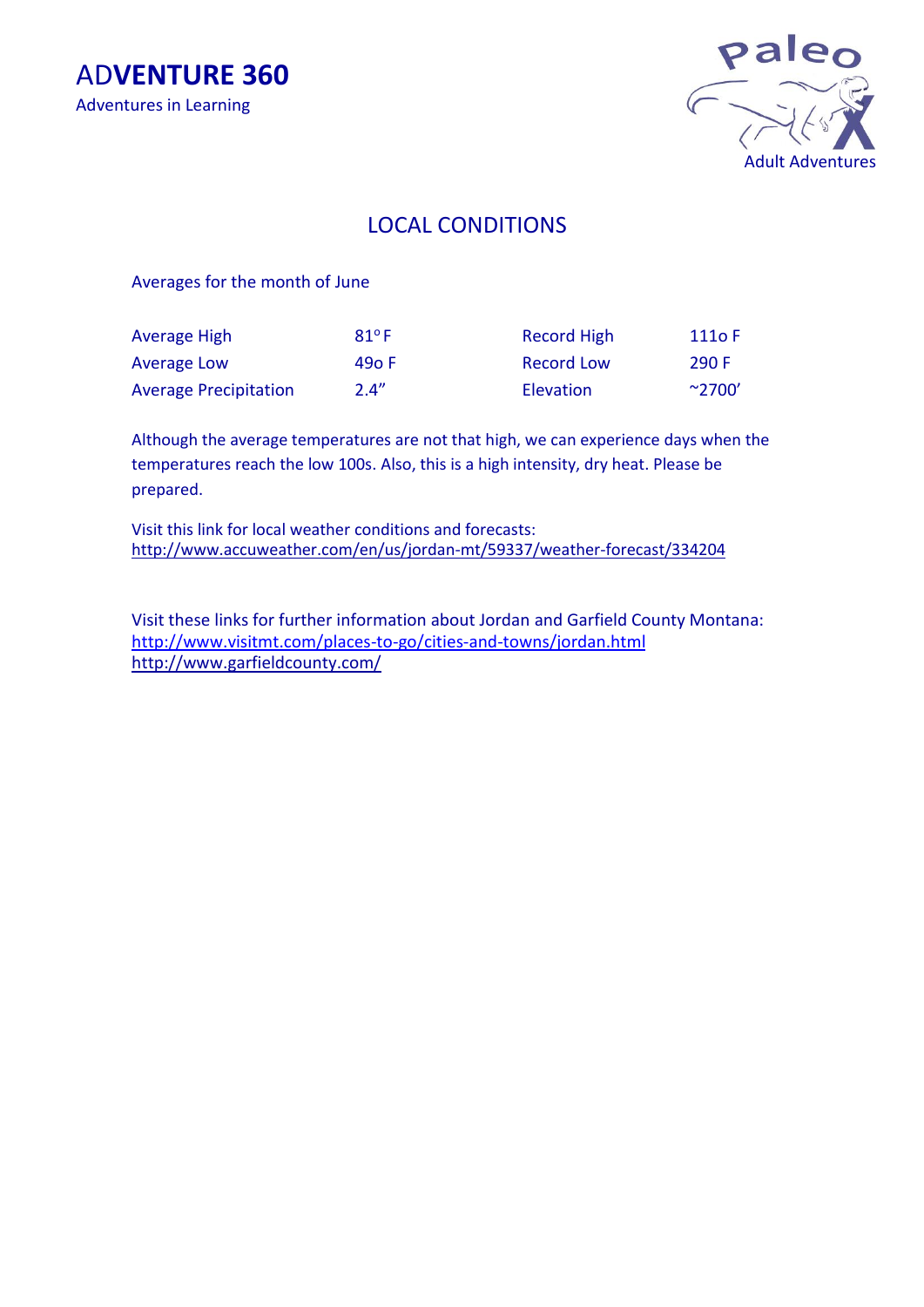AD**VENTURE 360** Adventures in Learning



# OTHER ITEMS TO KNOW

- 1. This is a working program, not a tour. As participants, you will be experiencing similar daily activities as professional paleontologists. Daily activities include walking, climbing hills, digging and carrying items. If at any time staff offers you water, you must take it. We are better prepared for the environment and your safety is our first concern.
- 2. Any motel incidentals including phone calls, room service or movie rentals are the responsibility of the participant.
- 3. The first group meal included in the fees is evening dinner in Jordan Montana. The last group meal included in the fees is breakfast on the day of departure.
- 4. Breakfasts and lunches are provided during the week. Dinners, unless otherwise noted in the Daily Itinerary section, are not included in the fees. Additional meals, drinks, snacks or alcoholic beverages are not included in fees.
- 5. You should know your own abilities. Each day you have the option to work on excavations, prospect locally or prospect regions farther from the trucks. There may also be a day when you want to stay in town and not go to the field. You are free to do this, however all meals and any transportation expenses are your responsibility.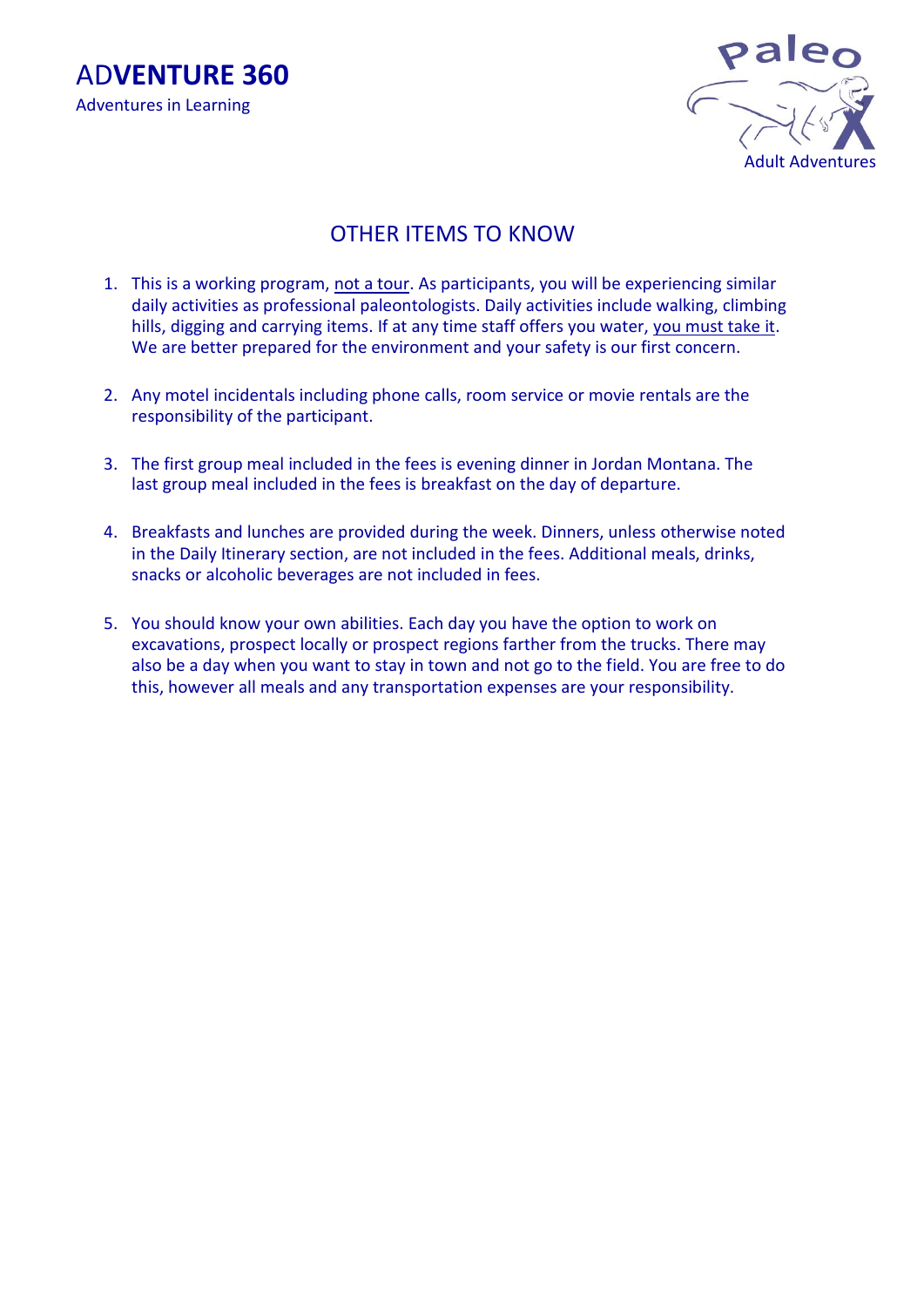

# **ADDITIONAL BACKGROUND INFORMATION**

The following information will help prepare you for your adventure.

### **Common Field Terms**

- Articulated/Disarticulated-consisting of segments held together by joints/not held together by joints. In an articulated specimen, the fossilized bones remain located as in the living animal.
- BLM- (Bureau of Land Management) The BLM is responsible for carrying out a variety of programs for the management and conservation, of resources on 256 million surface acres, as well as 700 million acres of subsurface mineral estate. These public lands make up about 13 percent of the total land surface of the United States and more than 40 percent of all land managed by the Federal government. It is through the BLM that we get our surveying and excavation permits.
- Butte- An isolated hill or mountain with steep or precipitous sides, usually having a smaller summit area than a mesa.
- Champsosaurus-(pronounced CHAMP-so-SAWR-us) Champsosaurus was a longjawed early reptile that lived during the late Cretaceous period through the Eocene period. This fish-eater was about 5 feet (1.5 m) long, and lived in rivers and swamps. It had powerful jaws in a very long, thin, toothed snout, four short legs, and a long tail which it used to propel itself in the water. Fossils have been found in Europe and North America. It was not a dinosaur. (Subclass Diapsida, Order Choristodera)
- Concretion--An accumulation of mineral matter formed around a center, or axis, of deposition after a sedimentary deposit has been laid down. Cementation consolidates the deposit as a whole, but the concretion is a body within host rock that represents local concentration of cementing material: enclosing rock is less firmly cemented than the concretion. Commonly spheroidal or disk-shaped and composed of such cementing agents as calcite, dolomite, or iron oxide.
- Coprolites- fossilized feces, or animal dung. They form an important class of objects studied in the field of paleontology.
- Coulee-A coulee (or coulée) is a deep steep-sided ravine formed by erosion, commonly found in the northwestern United States and southwestern Canada. Most coulees were originally formed during the rapid melting of the glaciers at the end of the last Ice age. Some coulees are dry for most of the year; others may contain small streams. The loose rocks at the base of the wall form what are called scree slopes. These are formed when chunks of the canyon wall give way in a rockslide.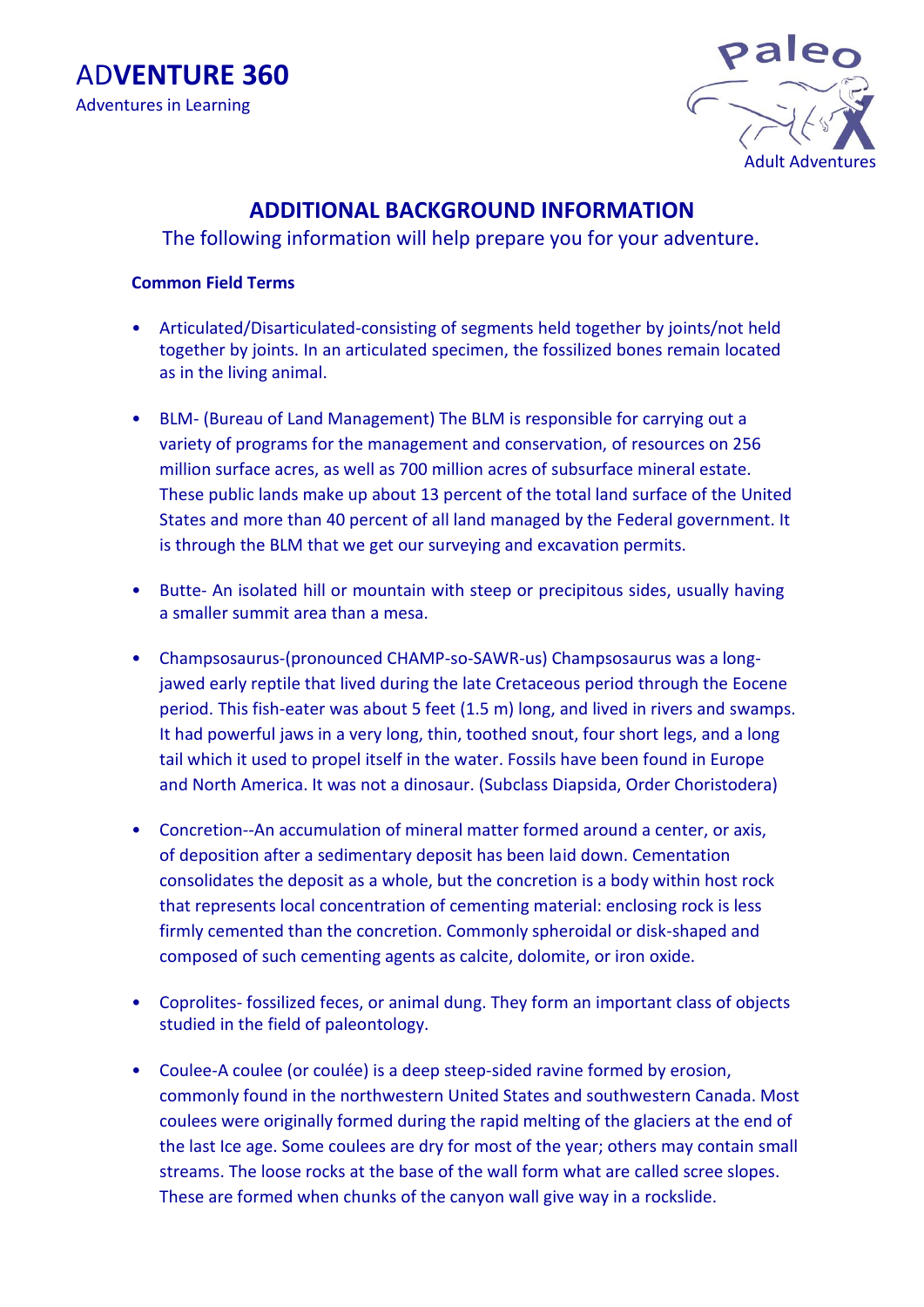



- Dental battery-A set of hundreds of small teeth that are continually wearing out and being replaced. Many plant-eating dinosaurs had dental batteries.
- Gastrolith- A stone deliberately swallowed by an organism (usually an herbivore) and retained in the gut to cut and crush bulk food items.
- Hadrosaur Dinosaurs-The hadrosaur dinosaurs are known as the duck-billed dinosaurs due to the similarity of their head to that of modern ducks. In some genera, including Edmontosaurus, the whole front of the skull was flat and broadened out to form a beak, which was ideal for clipping leaves and twigs. However the back of the mouth contained thousands of teeth suitable for grinding food before it was swallowed. This feature has been hypothesized to have a been a crucial factor in the success of this group during the Cretaceous Period compared to the sauropods.
- Hell Creek Formation-A layer of rock that was deposited at the very end of the "age of dinosaurs", 67 to 65 million years ago. The formation is found in Montana, North Dakota and South Dakota. A rock layer of the same age is found further south, and goes by another name (The Lance Formation). In Canada, this same rock layer is called the Frenchman Formation and the Scollard Formation. All of these units were deposited by ancient rivers that flowed eastward into a large inland sea that ran from north-central Canada to the Gulf of Mexico. The rock layer that underlies the Hell Creek Formation is called the Fox Hills Formation, and the overlying layer is called the Tullock Formation (Paleocene). In the Dakotas, the overlying formation is called the Ludlow Formation. The famous K-T boundary, which separates the Cretaceous and Cenozoic, occurs as a discontinuous but distinct thin marker bed within the Hell Creek Formation near its top, giving the rock unit added scientific importance.
- K-Pg Boundary-Previously known as Cretaceous-Tertiary (K-T or KT) boundary, the K-Pg boundary is a period of massive extinction of species, about 65.5 million years ago. It corresponds to the end of the Cretaceous Period and the beginning of the Paleogene Period. (K is the traditional abbreviation for the Cretaceous period from Greek 'kreta' meaning chalky). The duration of this extinction event (like others) is unknown. Many forms of life perished (embracing approximately 50% of all genera), the most often mentioned among them being the dinosaurs. Many explanations for this event have been proposed, the most widely- accepted being the results of an impact on the Earth of an object from space.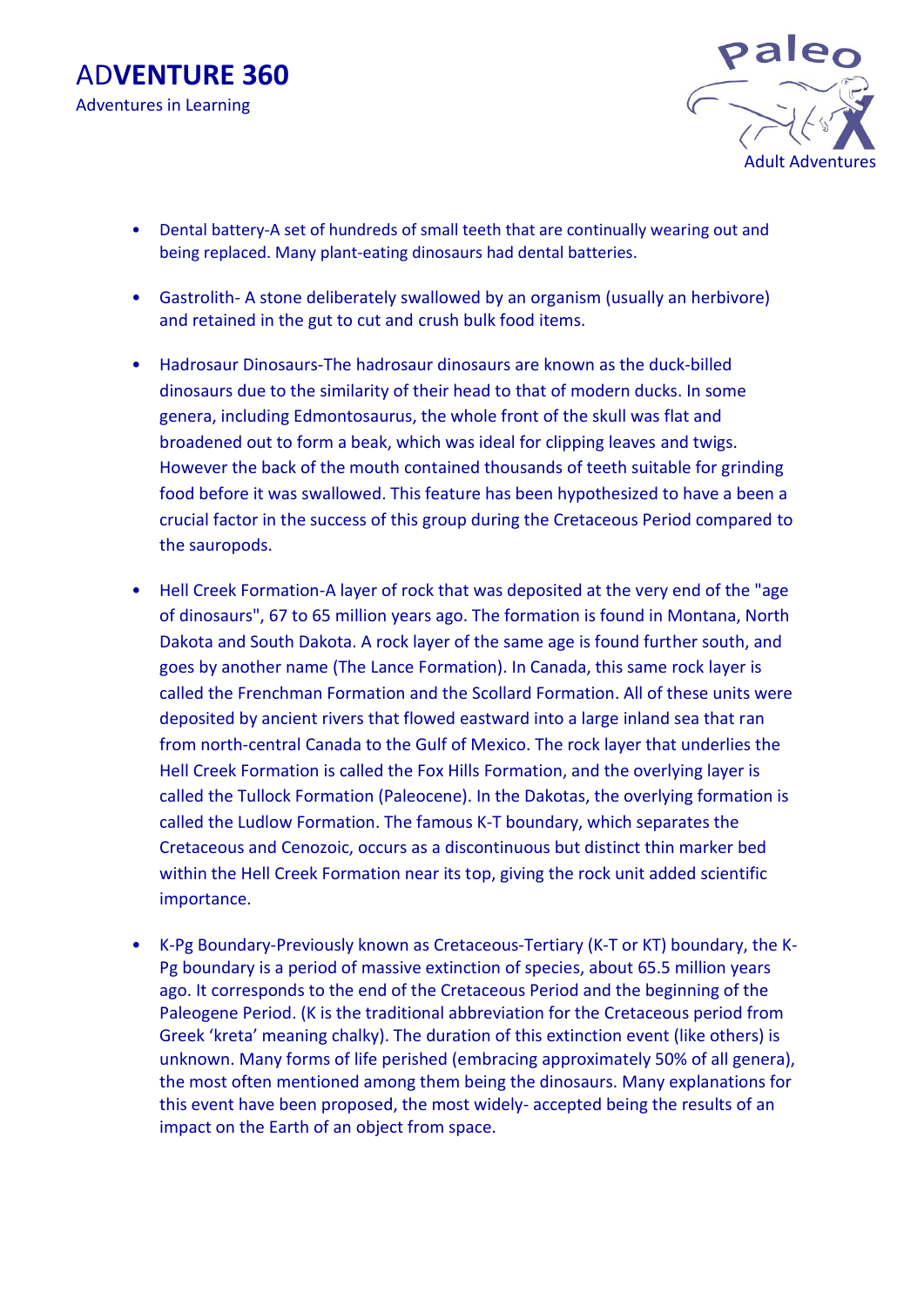



- Micro-sites-Areas where ancient streams have concentrated the bones, teeth and scales of small animals such as turtles, gars, crocodiles and mammals.
- Morphology-The study of form and structure of animals and plants and their fossil remains.
- Osteoderm—the bony deposits forming scales, plates or other structures in the dermal layers of the skin.
- Paleobiogeography-The branch of paleontology that deals with the geographic distribution of plants and animals in past geologic time, especially with regard to ecology, climate, and evolution.
- Paleoecology -The study of the relationships between ancient plants and animals and their environments.
- Phylogeny A branching diagram showing the ancestral relations among species or other taxa. It shows, for each species, with which other species it shares its most recent ancestor.
- Raptor-A group of theropod dinosaurs closely related to birds.
- Scute-A horny, chitinous, or bony external plate or scale, as on the shell of a turtle or the underside of a snake.
- Stratigraphy-A branch o[f geology](http://en.wikipedia.org/wiki/Geology) which studie[s rock](http://en.wikipedia.org/wiki/Rock_(geology)) layers [\(strata\)](http://en.wikipedia.org/wiki/Stratum) and layering (stratification). It is primarily used in the study of [sedimentary](http://en.wikipedia.org/wiki/Sedimentary_rock) and layered [volcanic rocks.](http://en.wikipedia.org/wiki/Volcanic_rock)
- Theropod-Any of numerous carnivorous dinosaurs of the Triassic to Cretaceous with short forelimbs that walked or ran on strong hind legs.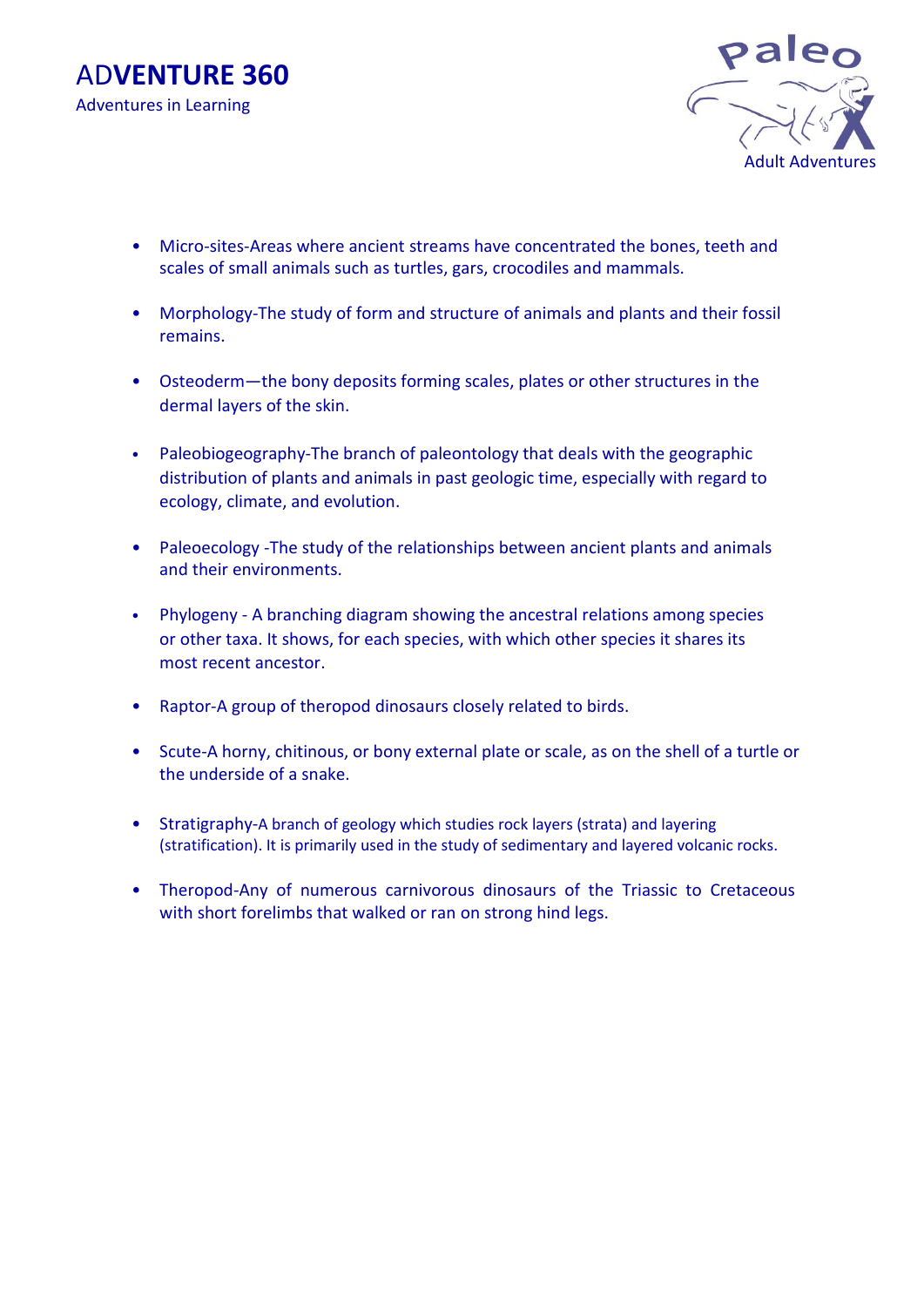



• Ceratopsian Dinosaurs-Meaning "horned faces", ceratopsian dinosaurs are a group of [herbivorous,](http://en.wikipedia.org/wiki/Herbivore) beaked [dinosaurs](http://en.wikipedia.org/wiki/Dinosaur) that thrived in what are now [North America,](http://en.wikipedia.org/wiki/North_America) [Europe,](http://en.wikipedia.org/wiki/Europe) and [Asia,](http://en.wikipedia.org/wiki/Asia) during the [Cretaceous](http://en.wikipedia.org/wiki/Cretaceous) [Period,](http://en.wikipedia.org/wiki/Period_(geology)) although ancestral forms lived earlier, in the [Jurassic.](http://en.wikipedia.org/wiki/Jurassic) The earliest known ceratopsian, *[Yinlong downsi](http://en.wikipedia.org/wiki/Yinlong_downsi)*, lived between 161.2 and 155.7 million years ago.[\[1\]](http://en.wikipedia.org/wiki/Ceratopsia#cite_note-Holtz2008-1) The last ceratopsian species became extinct in the [Cretaceous](http://en.wikipedia.org/wiki/Cretaceous%E2%80%93Paleogene_extinction_event)–Paleogene [extinction event,](http://en.wikipedia.org/wiki/Cretaceous%E2%80%93Paleogene_extinction_event) [66](http://tools.wmflabs.org/timescale/?Ma=66) million years ago.<sup>[\[1\]](http://en.wikipedia.org/wiki/Ceratopsia#cite_note-Holtz2008-1)</sup>

Early members of the ceratopsian group, such as *[Psittacosaurus](http://en.wikipedia.org/wiki/Psittacosaurus)*, were small [bipedal](http://en.wikipedia.org/wiki/Biped) animals. Later members, including [ceratopsids](http://en.wikipedia.org/wiki/Ceratopsidae) like *[Centrosaurus](http://en.wikipedia.org/wiki/Centrosaurus)* and *[Triceratops](http://en.wikipedia.org/wiki/Triceratops)*, became very large [quadrupeds](http://en.wikipedia.org/wiki/Quadruped) and developed elaborate facial [horns](http://en.wikipedia.org/wiki/Horn_(anatomy)) and frills extending over the neck. While these frills might have served to protect the vulnerable neck from [predators,](http://en.wikipedia.org/wiki/Predation) they may also have been used for [display,](http://en.wikipedia.org/wiki/Display_(zoology)) [thermoregulation,](http://en.wikipedia.org/wiki/Thermoregulation) the attachment of large neck and chewing muscles or some combination of the above. Ceratopsians ranged in size from 1 meter (3 ft) and 23 kilograms (50 lb) to over 9 meters (30 ft) and 5,400 kg (12,000 lb). *Triceratops* is by far the best-known ceratopsian to the general public.

- Tyrannosaur-*Tyrannosaurus meaning* "tyrant lizard", is a [genus](http://en.wikipedia.org/wiki/Genus) of [theropod](http://en.wikipedia.org/wiki/Theropoda) [dinosaurs](http://en.wikipedia.org/wiki/Dinosaur). The [species](http://en.wikipedia.org/wiki/Species) *Tyrannosaurus rex* (*rex* meaning "king" in [Latin\)](http://en.wikipedia.org/wiki/Latin), commonly abbreviated to *T. rex*, is one of the most well-represented of the large theropods. *Tyrannosaurus* lived throughout what is now western North America, which then was an island continent named [Laramidia.](http://en.wikipedia.org/wiki/Laramidia) *Tyrannosaurus* had a much wider range than other [tyrannosaurids.](http://en.wikipedia.org/wiki/Tyrannosauridae) Fossils are found in a variety of [rock formations](http://en.wikipedia.org/wiki/Geologic_formation) dating to the [Maastrichtian](http://en.wikipedia.org/wiki/Maastrichtian) age of the upper [Cretaceous](http://en.wikipedia.org/wiki/Cretaceous) [Period,](http://en.wikipedia.org/wiki/Period_(geology)) 68 to 66 [million years ago.](http://en.wikipedia.org/wiki/Mya_(unit)) It was among the last non[-avian](http://en.wikipedia.org/wiki/Aves) dinosaurs to exist before the [Cretaceous](http://en.wikipedia.org/wiki/Cretaceous%E2%80%93Paleogene_extinction_event)– [Paleogene extinction event.](http://en.wikipedia.org/wiki/Cretaceous%E2%80%93Paleogene_extinction_event)
- Western Interior Seaway-- The Western Interior Seaway, also called the Cretaceous Seaway and the North American Inland Sea, was a huge inland sea that split the continent of North America into two halves during most of the early and mid-Cretaceous period.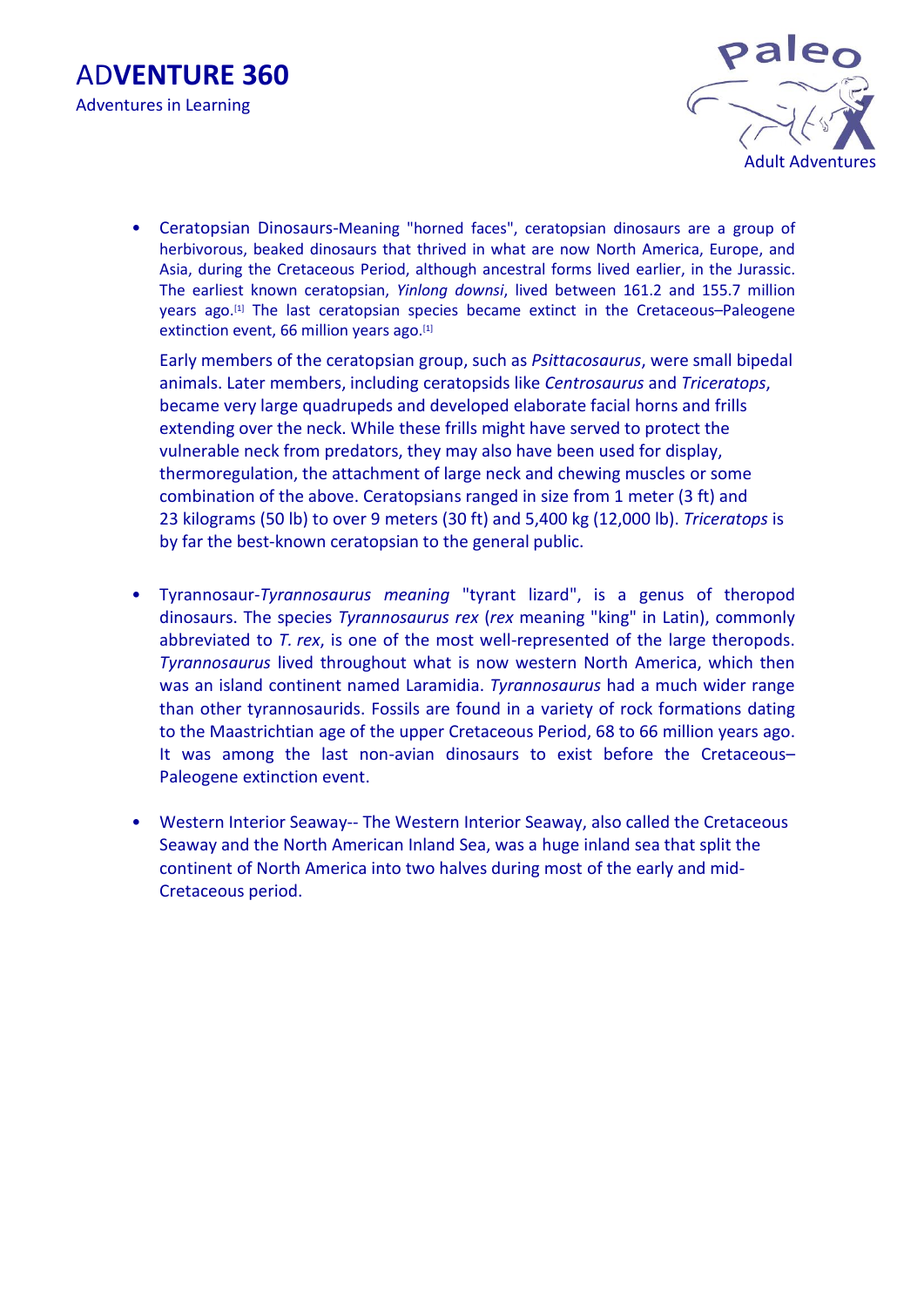



## FOSSILS AND FOSSILIZATION

Dr. Michael Morales Emporia State University

#### **INTRODUCTION**

What we know about ancient life of the geologic past comes from fossils and the rocks that encase them. Data associated with a fossil, such as its age and the environment in which it was buried, are important factors in our understanding of Earth's ancient life. In this chapter, you will learn what a fossil is, how living organisms turn into fossils, and how to distinguish different kinds of fossil preservation.

#### **FOSSILS**

The term fossil comes from the Latin word *fossilis*, which means "something dug out of the ground". As originally used, the word fossil meant anything dug up, such as minerals, metals, old coins and pottery, etc. Since the 1700s, however, the term has been restricted to its modern meaning. Fossils can be defined as the remains or traces of ancient life, usually preserved in rocks. The ancient life may be animals, plants, and fungi, or even microorganisms such as bacteria. The term subfossil is sometimes used to refer to body remains that are less than 10,000 years old (since the last ice age) and not or only partially petrified (Greek: "turned to stone"). It is important to note that human-made artifacts (arrowheads, pottery, etc.) and structures (buildings, roads, etc.), are not fossils. Fossils (including human fossils) are the realm of the science of paleontology (Greek: "the study of ancient existence"), whereas human-made artifacts and structures are the domain of archaeology. Fossils are generally divided into two major categories: body fossils and trace fossils.

#### Body Fossils

Body Fossils are preserved hard or soft parts of the body of an organism. The vast majority of body fossils are of hard body parts because they are much more resistant to decay prior to fossilization than are soft tissues. Another reason is that hard parts may not be consumed by predators and scavengers, or they may pass relatively intact through these animals' digestive systems, unlike soft parts which are generally broken down during digestion. Examples of body fossils include: Hard parts - bones, teeth, shells of animals; wood, cones, bark, seeds, and leaves of plants. Soft tissues - skin, muscles, hair, feathers, organs of animals; flowers, fruits, food roots of plants; the cell membrane of bacteria and other single celled organisms

#### Trace Fossils

Trace Fossils are the preserved indications or signs of ancient life without any actual body parts being preserved. The study of trace fossils is called paleoichnology (Greek: "the study of ancient tracks"). Trace fossils come in three categories: behavior, product, and somatic.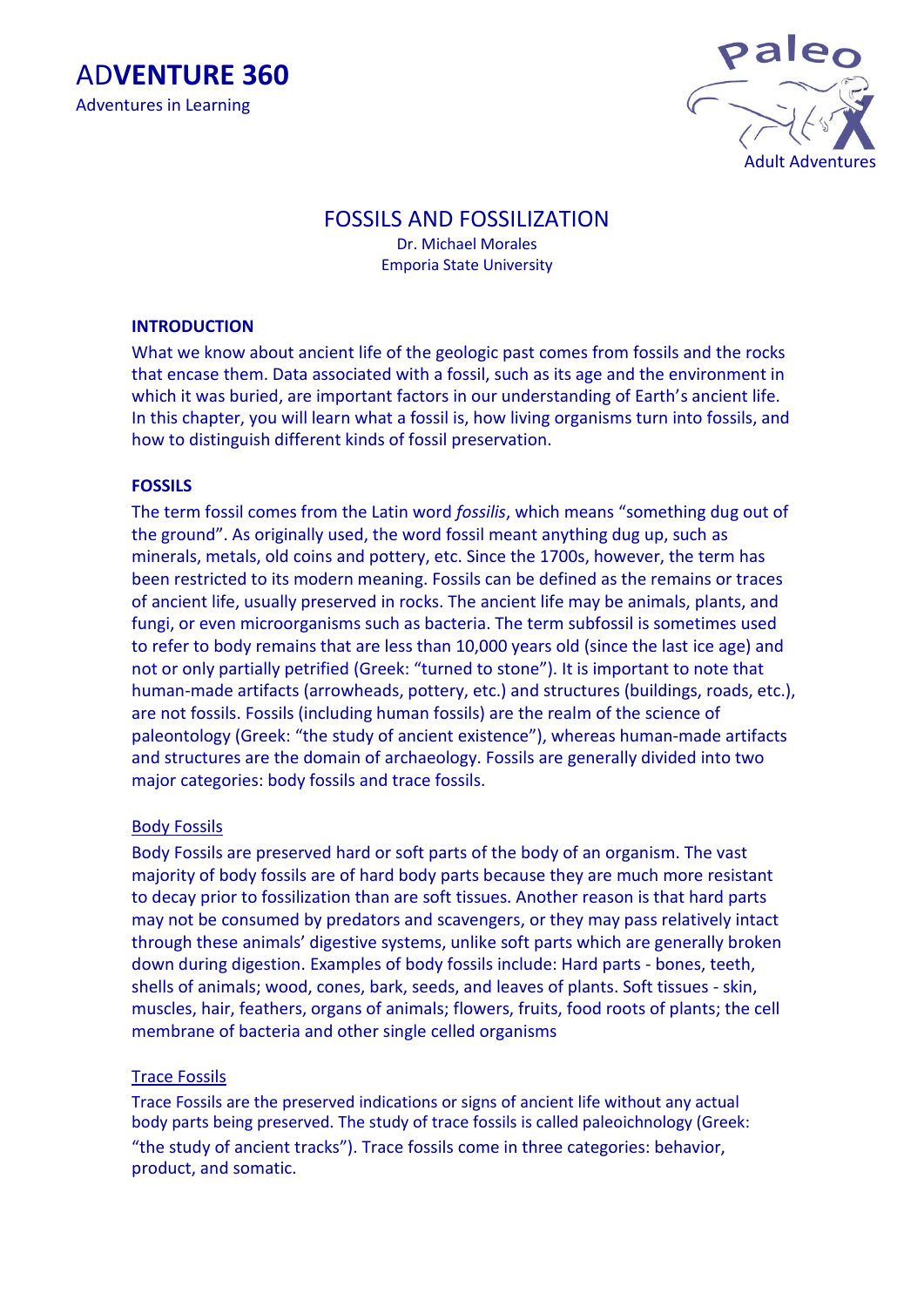

## Behavior Trace Fossils

Behavior trace fossils are preserved indications of the behavior or activity of an organism. Examples include: 1. animal tracks and trails, 2. burrows, 3. dwellings, such as bird nests and mammal dens, 4. feeding indications, such as tooth marks by a predator on its prey's bones.

## Product Trace Fossils

Product trace fossils are objects produced by an organism but not actually part of the body. Examples include: 1. coprolites (Greek: "feces stones") = fossilized dung, 2. regurgitated pellets (e.g., from owls), 3. gastroliths (Greek: "stomach stones") = rocks swallowed to grind food in the gizzard, 4. eggs.

## Somatic Trace Fossils

Somatic trace fossils are molds/impressions and casts of all or part of the body of an organism, but without any actual body hard parts or soft tissues preserved. The term somatic means related to the body. Examples include: 1. internal and external molds and impressions of part or all of a body, such as dinosaur footprint tracks, impressions of fish scales, molds of clam shells; 2. internal or external casts of part or all of a body, such as casts of a braincase. Somatic (Greek: soma = "body") means "related to the body".

Sometimes a single preserved specimen is both a body fossil and a trace fossil at the same time. For example, a piece of petrified wood with tooth marks made by a gnawing beaver is a body fossil for the tree and a trace fossil for the beaver. Or, a fossilized egg with fossilized embryo bones inside is a body fossil for the embryo and a trace fossil for the adult mother who laid the egg.

#### **BODY FOSSIL PRESERVATION**

When a plant, animal, or microorganism dies, its body may become buried by waterborne or wind- blown sediments. Once buried, body parts may decay away, remain unaltered, or be altered by pressure, heat, and water chemistry of the surrounding sediments. Usually the sediments lithify into sedimentary rocks over time. If the buried body completely decays away during this process, then no body fossil is left. But if the body parts do not fully breakdown, then two major categories of body fossil preservation may result: unaltered and altered.

## **Unaltered Remains**

## Burial Without Change

The original organic substances of (usually hard) body parts are not changed after being buried by sediments. The fossils look and feel like they were living rather recently, even though they may be millions of years old.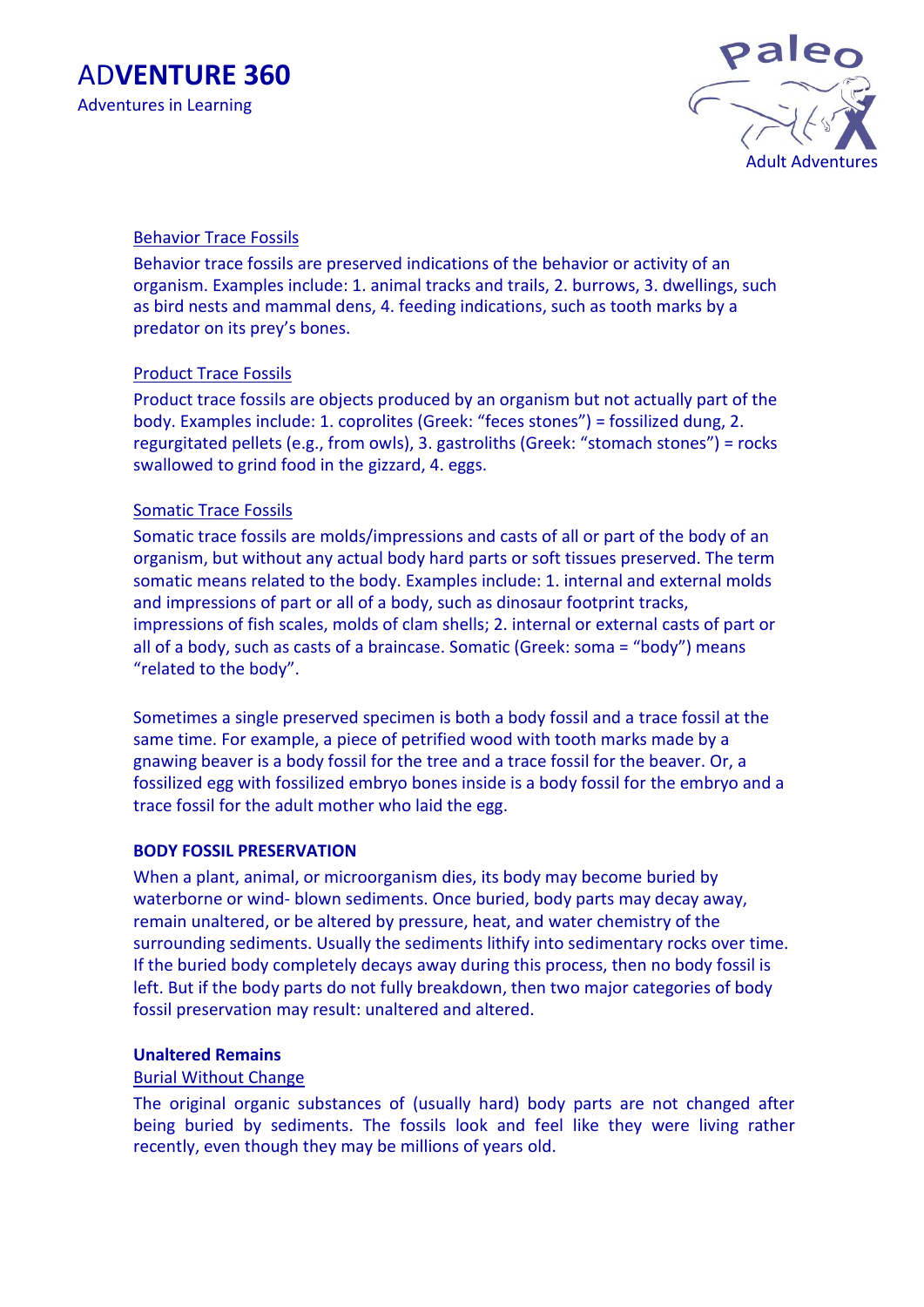

### Freezing

Ice box-like preservation of original hard and soft body parts. Example: Woolly mammoths preserved in Siberian permafrost (permanently frozen soil). This is the best way to preserve soft tissues, but it is rare and applies only to organisms of the last Ice Age.

### **Desiccation**

Drying out of hard and soft body parts in arid climates produces a beef jerky-like preservation of the original organic substances. Body remains preserved in this way are called a desiccation mummy. After desiccation, the remains may be buried and undergo additional preservation processes that mineralize the dried organic material so the fossil is rock-like. This is a petrified mummy.

#### **Impregnation**

External and internal surfaces of (usually hard) body parts may become coated with tar or asphalt, such as at the Le Brea Tar Pits in Los Angeles. The fossil's original organic material usually remains unaltered. Also, natural embalming not involving tar, such as in peat bogs, occurs when body parts (hard and soft) become saturated with preserving chemicals from the surrounding boggy ground, thus preserving the body by producing a natural mummy. The body parts themselves may still contain their original organic material.

## **Altered Remains**

#### **Compression**

If a fossil is flattened but body parts are still present, then it is called a compression. If flattening is associated with carbonization (see below), then the resulting fossils will be dark black; if not, then the fossil will be a color other than dark black, or a mixture of colors that may include some black. A compression is not a mold because a mold has no unaltered or altered body parts still present.

#### **Carbonization**

All elements of the body's original organic substances are removed except for carbon, which remains to reveal the dark black fossil's size and shape. Often this process results in a flattened black fossil (a carbonized compression, see above), but it can also result in a black fossil that is not flattened, such as three-dimensional coal.

#### **Replacement**

The original organic substance of the body part is removed, to be replaced by minerals (often calcite- or silica-based) that are dissolved in water percolating through the area. A molecule of the original organic substance is chemically taken away, and in its former position a mineral molecule is substituted, thus maintaining the fossils structure. Also, permineralization may or may not fill in the hollow spaces of the replaced fossil.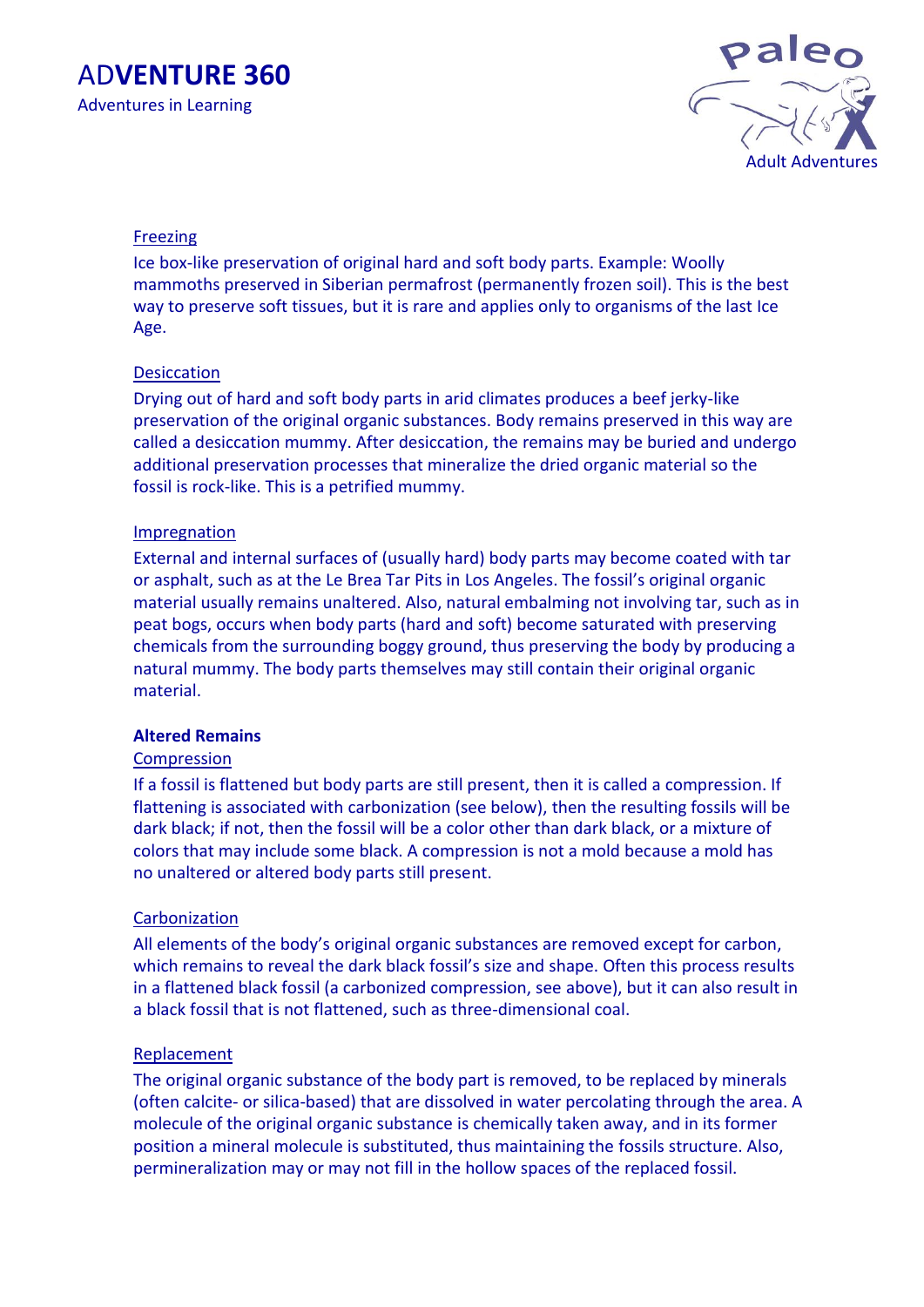



### **Permineralization**

Hollow spaces in the body's structure are filled in with sediments or minerals, and the original organic substances either remain unaltered or are altered (by replacement, recrystallization, etc.). When the organism was alive, the hollow spaces probably contained soft tissue and liquids, but these have decayed way or drained out, thus leaving hollow spaces.

#### **Petrifaction**

Sometimes called Petrification usually means both replacement and permineralization combined in one specimen. Thus, in petrified wood the original cellulose has been replaced, and hollow spaces (of the wood's grain) have been permineralized. (Greek: petra = "rock")

### Recrystallization

The structure of minerals within the body's original organic substances are changed into new, more stable forms. This can be recognized in a fossil by the appearance of flat, smooth, shiny crystal surfaces that can easily be seen and which reflect light. Also, permineralization may or may not fill in the hollow spaces of the recrystallized fossil.

### Amber/Copal

When the outside of a tree is wounded, the tree will produce a soft sticky substance called resin to cover the wound as a natural "bandage". Resin is not tree sap, which is the liquid that transport nutrients throughout a tree (analogous to our blood). When resin becomes somewhat hardened it is called copal, and when it is fully hardened it is called amber. Because resin is something produced by a tree but not actually part of the tree's body, copal and amber may be considered product trace fossils of a tree. If a passing insect is entrapped by resin which hardens to copal or amber, then the insect is a body fossil within the amber/copal.

## **TRACE FOSSIL PRESERVATION**

## **Behavior Trace Fossils**

### Tracks & Trails

Fossilized footprints and trails, whether single or multiple in extended trackways, document the locomotory behavior (crawling, walking, running, etc.) of animals, from dinosaurs to scorpions. The traces themselves are either natural molds of the bottom of the feet, or natural casts made by the filling in of the mold by overlying sediment. Even the impressions left by a resting animal can be preserved in sediments that later lithify. (See #19 and #20 below for more on impressions/molds and casts.)

#### **Burrows**

The soil or sediments surrounding an animal's underground burrow may lithify without the burrow (hollow space) being crushed or filled in. The resulting trace fossil is a hollow space or mold in the rock that represents burrow digging behavior. However, if the burrow is filled in with sediments that later lithify into sedimentary rock, then the result will be a rocky cast of the borrow showing the size and shape of the previously hollow burrow.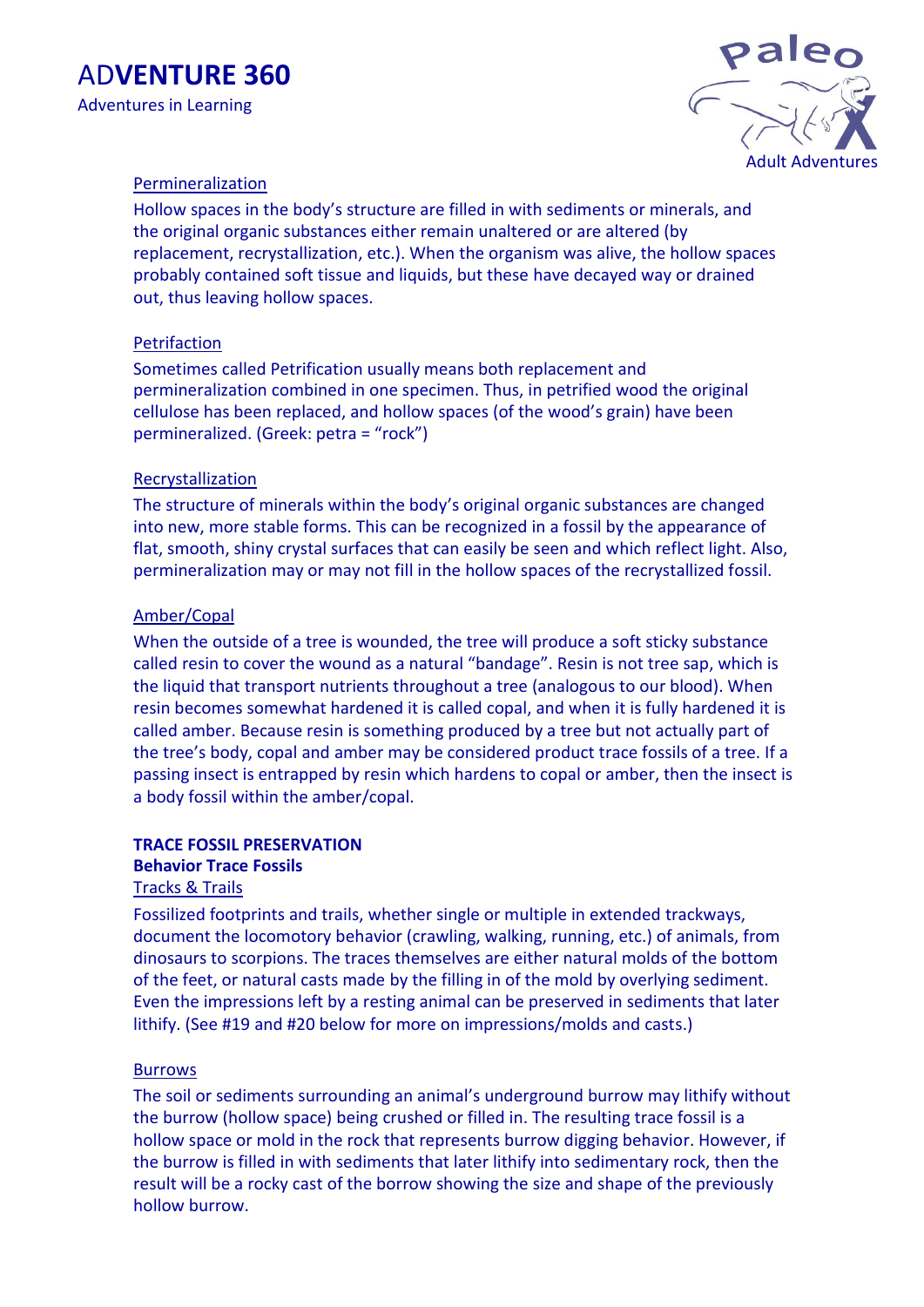



### Dwellings

Underground animal dens or colonies may be preserved in the two different ways mentioned above for burrows. Also, above ground nest and hives may be preserved by one or more of the altered preservation processes mentioned above (e.g., replacement, permineralization, etc.

### Feeding Indications

If a prey organism's body fossil is preserved with marks made by the feeding activity of its predator, then the marks are trace fossils of the predator's behavior. Also, lithified sediments can record the foraging marks made by bottom feeding animals that scoop up and filter sediment from the ocean floor. Product Trace Fossils

#### **Coprolites**

When an animal excretes feces, this waste material usually just decays away. However, if the feces are buried and the waste material is replaced with minerals, then the hard fossilized feces are called coprolites. A similar thing can happen to regurgitated pellets of undigested bone and hair, although the term coprolite does not refer to them.

#### **Gastroliths**

If an animal swallows stones in its environment to aid in the digestion of food, then these gastroliths become rounded and smooth due to the grinding action of the muscular gizzard, a region of the digestive tract between the esophagus and the stomach. Gastroliths are clearly identifiable when preserved within the rib cage of an animal. Apparently, however, animals sometimes puked up a collection of gastroliths after they became worn and too small and smooth to be effective in grinding, and thus they are sometimes found away from a skeleton.

#### **Eggs**

Fossilized eggs are made by a female organism and (usually) laid outside of the body. They are therefore product trace fossils of the adult female, and generally only the egg shell is preserved. However, if a fossilized egg contains a fossilized embryo inside, then the embryo itself (probably preserved by replacement) is a body fossil.

#### **Somatic Trace Fossils**

#### Mold

If a dead body is buried and the surrounding sediments lithify into sedimentary rock, and then the body decays away, an empty space surrounded by rock will result. The walls of the space will be a mold in the rock of the external surface of the body. Thus a mold is a trace fossil, but neither a product of a body nor an indication of behavior. A mold may replicate either external (outside) or internal (inside) surfaces of a body. An everyday analogy for a mold is the decoratively shaped metal or plastic container into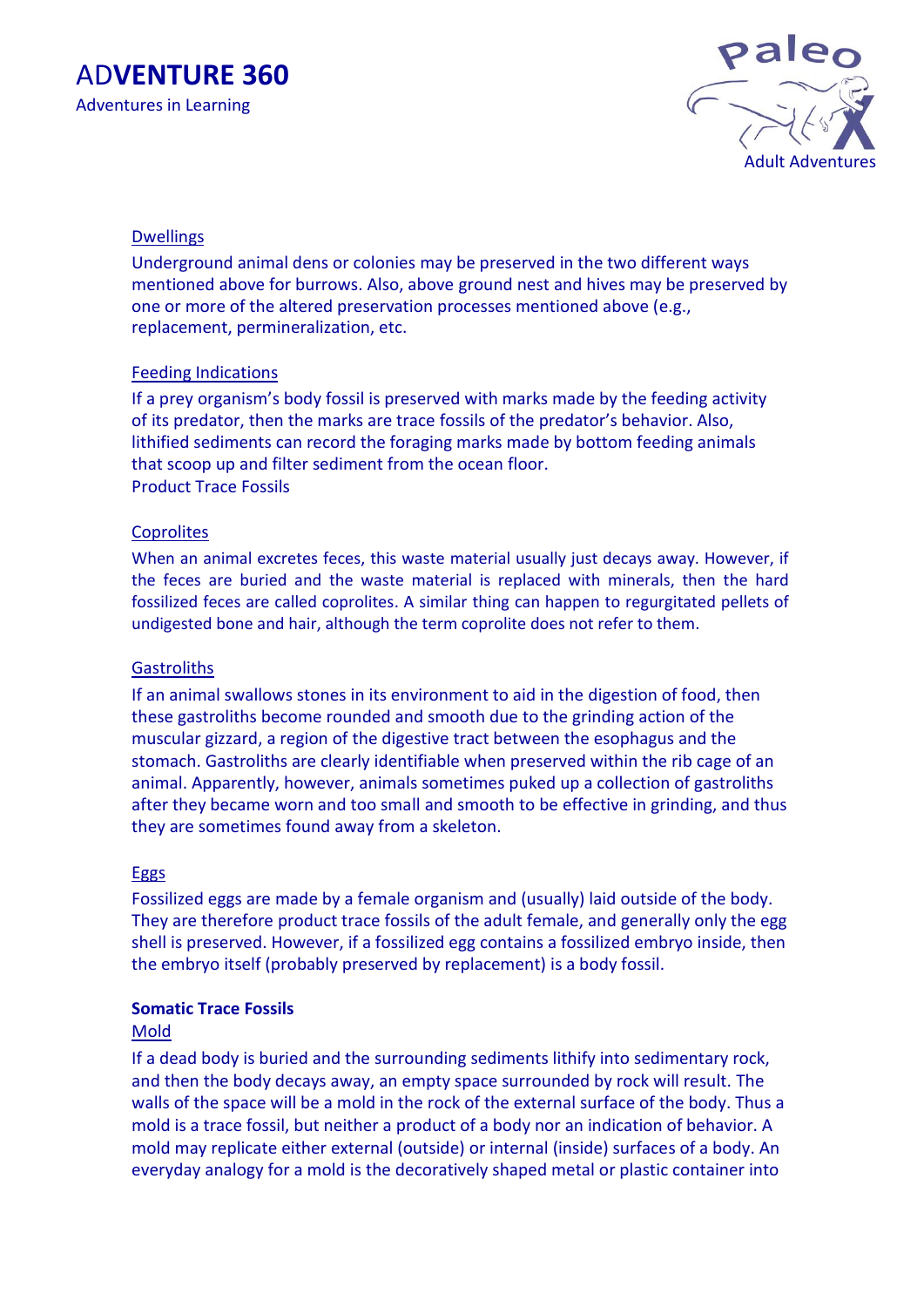

which hot liquid Jello is poured. When cooled to a jiggly solid and removed from the container, the outside surface of the Jello will have the shape of the inside surface of the

container. The container is thus a kind of mold, and the solid Jello is a cast (see below) of the mold. A relatively flat fossil mold is called an impression (similar to but not the same as compression - see #5 above.)

#### **Cast**

In the mold explanation above, if the empty space in the rock fills in with sediments or minerals, then the resulting fossil is a natural cast (= made by nature; artificial cast = made by humans) cast of the mold. Internal or external molds may produce internal or external casts. Casts may even be made by filling large hollow spaces within the body of an organism itself. Example: In a skull, the bony walls tightly surrounding the brain take on the shape of the outside surface of the brain. After death and burial, the brain rots away leaving an empty space (= brain cavity), which later fills in with sediments, which eventually lithify to sedimentary rock. Later still, the original (or fossilized) bone of the skull decays (or erodes) away, leaving only the sedimentary rock cast of the brain cavity. The cast replicates the size and external shape of the brain that used to fill the brain cavity. In this instance, the process by which this type of cast is made is like permineralization on a large scale. This type of cast is called a steinkern (STINE-kairn; German: "stone core"). Even in this case, however, no body parts are actually preserved.

A cast of the brain cavity, no matter how much it looks like a brain, is not the same as a true body fossil of the brain, in which the brain tissue itself is preserved by replacement, recrystallization, etc.

© 2003 Michael Morales <moralesm@emporia.edu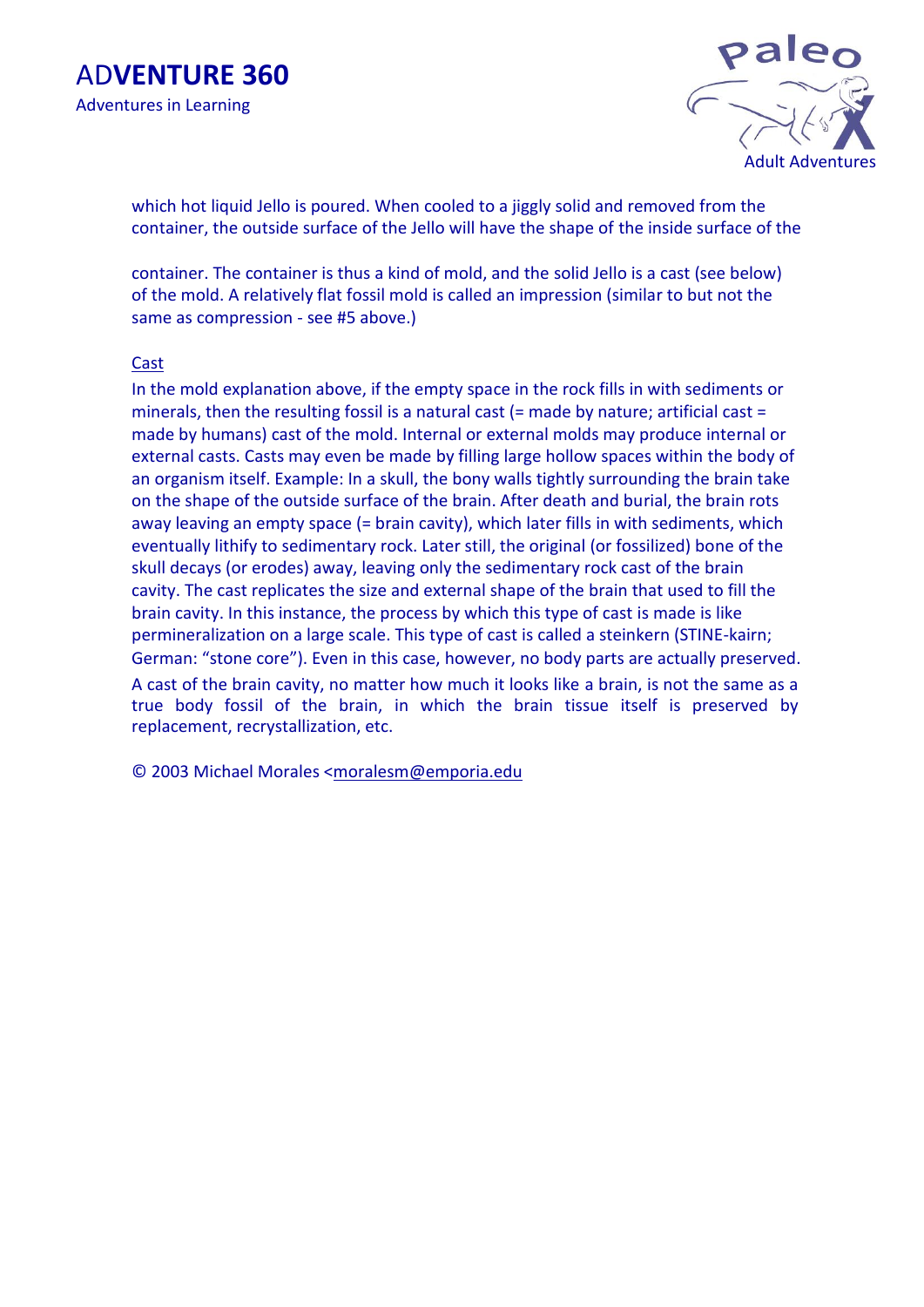

## **TRICERATOPS**

*Triceratops* is a [genus](http://en.wikipedia.org/wiki/Genus) o[f herbivorous](http://en.wikipedia.org/wiki/Herbivorous) [dinosaur](http://en.wikipedia.org/wiki/Dinosaur) that first appeared during the late [Maastrichtian](http://en.wikipedia.org/wiki/Maastrichtian) stage of the late [Cretaceous](http://en.wikipedia.org/wiki/Cretaceous) [period,](http://en.wikipedia.org/wiki/Period_(geology)) about 68 [million](http://en.wikipedia.org/wiki/Mya_(unit))  [years ago](http://en.wikipedia.org/wiki/Mya_(unit)) (Mya) in what is now [North](http://en.wikipedia.org/wiki/North_America)  [America.](http://en.wikipedia.org/wiki/North_America) It is one of the last known no n -avian dinosaur genera, and became extinct in the [Cretaceou](http://en.wikipedia.org/wiki/Cretaceous%E2%80%93Paleogene_extinction_event) s – [Paleogene extinction event](http://en.wikipedia.org/wiki/Cretaceous%E2%80%93Paleogene_extinction_event) 66 million years ago.[\[1\]](http://en.wikipedia.org/wiki/Triceratops#cite_note-scannella2014-1) The term *Triceratops*, which literally means "three -horned face", is derived from the [Greek](http://en.wikipedia.org/wiki/Ancient_Greek) τρί - (*tri -*) meaning "three", [κέρας](http://en.wiktionary.org/wiki/%CE%BA%CE%AD%CF%81%CE%B1%CF%82) (*kéras*) meaning "horn", and [ὤψ](http://en.wiktionary.org/wiki/%E1%BD%A4%CF%88) (*ops*) meaning "face".

Bearing a large bony [frill](http://en.wikipedia.org/wiki/Neck_frill) and three [horns](http://en.wikipedia.org/wiki/Horn_(anatomy)) on its large four -legged body, and possessing similarities with the modern [rhinoceros,](http://en.wikipedia.org/wiki/Rhinoceros) *Triceratops* is one of the most recognizable of all dinosaurs and the best known ceratopsid. It shared the landscape with and was probably [preyed upon](http://en.wikipedia.org/wiki/Predation) by the fearsome *[Tyrannosaurus](http://en.wikipedia.org/wiki/Tyrannosaurus)*, though it is less certain that the two did battle in the manner often depicted in traditional museum displays and popular images.

The exact placement of the *Triceratops* genus within the ceratopsid group has been debated by [paleontologists.](http://en.wikipedia.org/wiki/Paleontology) Two [species,](http://en.wikipedia.org/wiki/Species) *T. horridus* and *T. prorsus* , are considered valid, although many other species have been named. Research published in 2010 suggested that the contemporaneous *[Torosaurus](http://en.wikipedia.org/wiki/Torosaurus)*, a ceratopsid long regarded as a separate genus, represents *Triceratops* in its mature form. The view was immediately disputed and examination of more fossil evidence is expected to settle the debate.

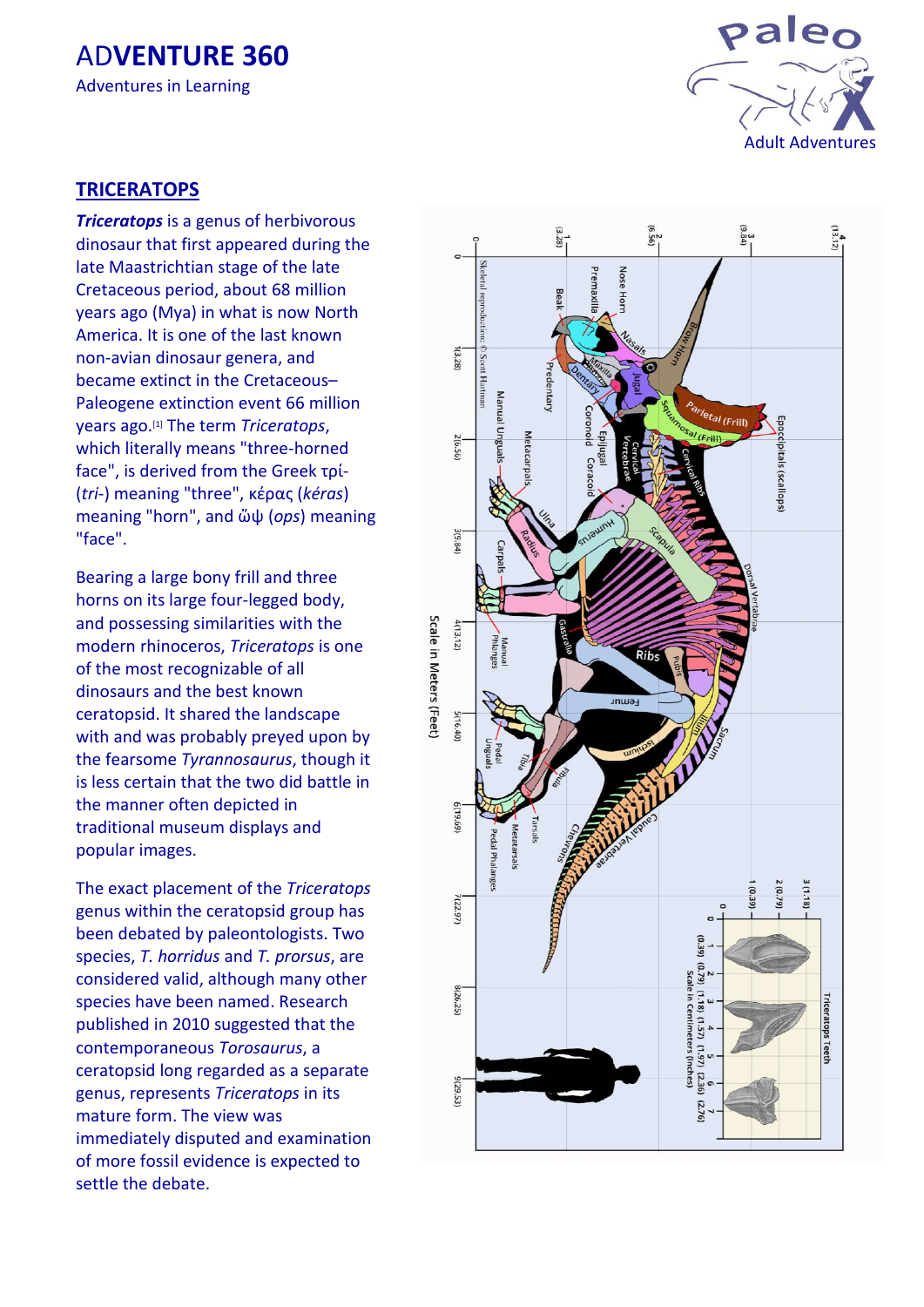

Adult Adventures

### **TYRANNOSAURUS REX**

*Tyrannosaurus rex* (meaning Tyrant Lizard King in Latin), commonly abbreviated to *T. rex*, is one of the most well -represented of the large theropods. *Tyrannosaurus* lived throughout what is now western North America. *Tyrannosaurus* had a much wider range than other tyrannosaurids. Fossils are found in a variety of rock formations datubg 68 to 66 million years ago. It was among the last non -avian dinosaurs to exist before the Cretaceous –Paleogene extinction event .

Like other tyrannosaurids,

*Tyrannosaurus* was a bipedal carnivore with a massive skull balanced by a long, heavy tail. Relative to its large and powerful hind limbs, its fore limbs were short but unusually powerful for their size and had two clawed digits. The most complete specimen measures up to 12.3 m (40 ft) in length, up to 4 metres (13 ft) tall at the hips, and up to 6.8 metric tons (7.5 short tons) in weight. *T. rex* may have been an apex predator, preying upon hadrosaurs, ceratopsians, and possibly sauropods, although some experts have suggested the dinosaur was primarily a scavenger. The debate about whether *Tyrannosaurus* was an apex predator or scavenger was among the longest ongoing feud in paleontology; however, most scientists now agree that *Tyrannosaurus rex* was an opportunistic carnivore, acting as both a predator and a scavenger. it is estimated to be capable of exerting one of the largest bite forces among all terrestrial animals.

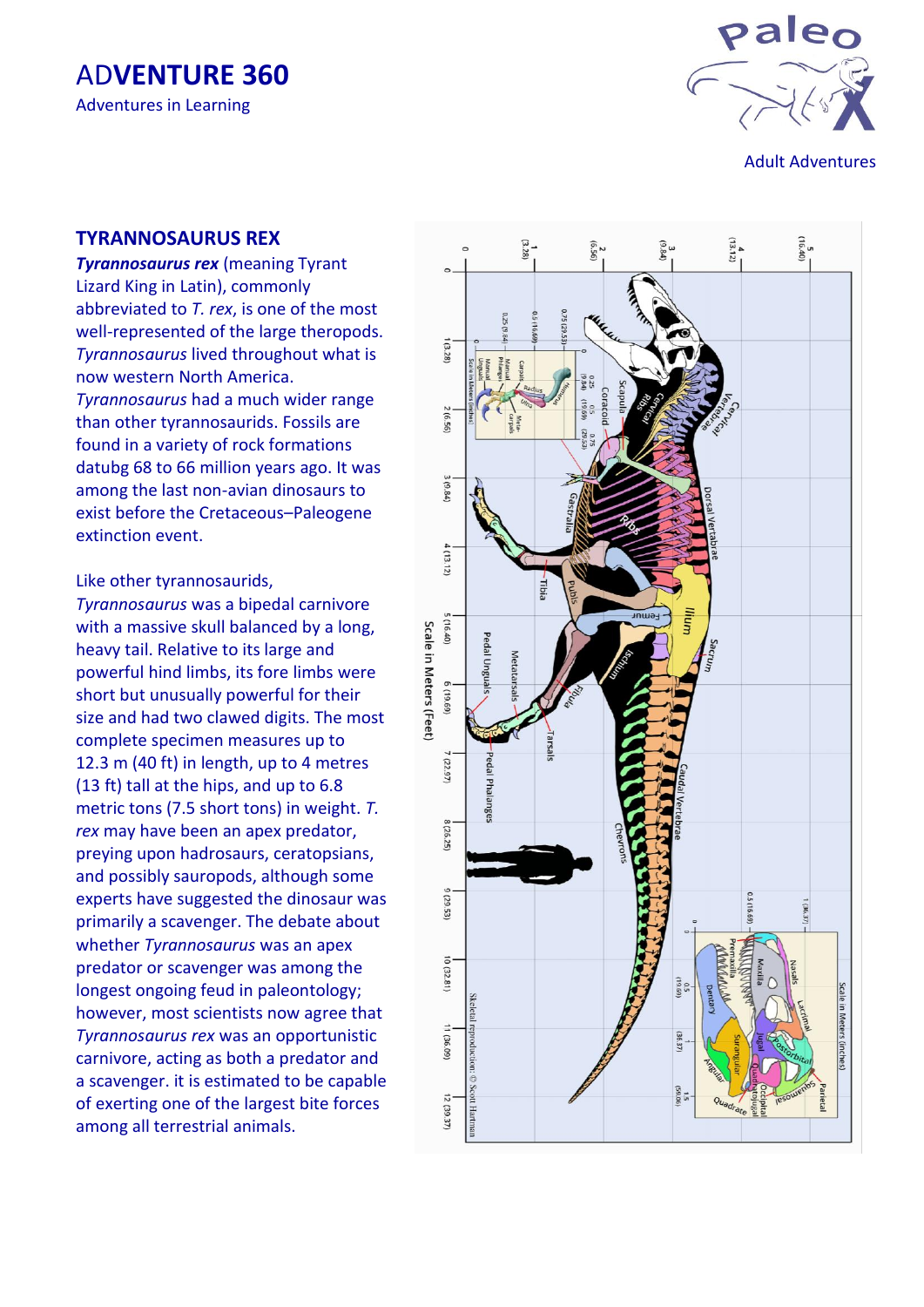



Adult Adventures

#### **EDMONTOSAURUS**

*Edmontosaurus* is a genus of hadrosaurid (duckbilled) dinosaur found in rocks of western North America that date from the late Campanian stage of the Cretaceous Period 73 million years ago. Edmontosaurus was one of the last nonavian dinosaurs, and lived alongside dinosaurs like Triceratops and Tyrannosaurus shortly before the Cretaceous–Paleogene extinction event.

*Edmontosaurus* was widely distributed across western North America. The distribution of *Edmontosaurus* fossils suggests that it preferred coasts and coastal plains. It was a herbivore that could move on both two legs and four. Because it is known from several bone beds, *Edmontosaurus* is thought to have lived in groups, and may have been migratory as well. The wealth of fossils has allowed researchers to study its paleobiology in detail, including its brain, how it may have fed, and its injuries and pathologies, nesting behaviors, such as evidence for a tyrannosaur attack on one edmontosaur specimen.